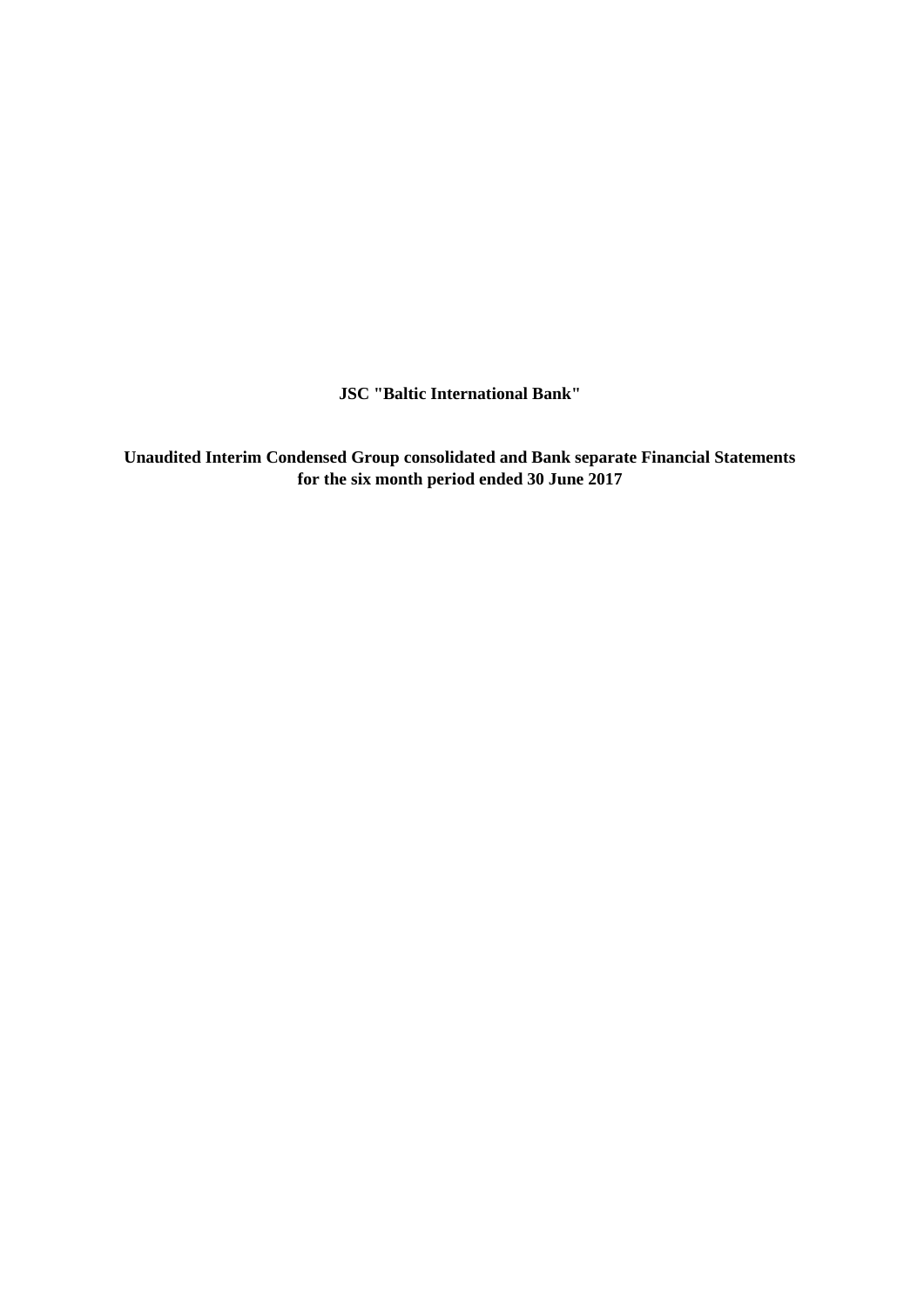# **TABLE OF CONTENTS**

|                                                                                                        | Page      |
|--------------------------------------------------------------------------------------------------------|-----------|
| Interim Report from the Bank's Senior Management                                                       | $3-4$     |
| <b>Supervisory Council and Management Board</b>                                                        | 5         |
| Statement of Management's Responsibility                                                               | 6         |
| Unaudited Interim Condensed Group consolidated and Bank separate Financial Statements                  |           |
| Interim Condensed Group consolidated and Bank separate<br><b>Statement of Comprehensive Income</b>     | $\tau$    |
| Interim Condensed Group consolidated and Bank separate Statement of Financial Position                 | 8-9       |
| Interim Condensed Group consolidated and Bank separate<br>Statement of Changes in Shareholders' Equity | $10 - 11$ |
| Interim Condensed Group consolidated and Bank separate Statement of Cash Flows                         | $12 - 14$ |
| Notes to the Interim Condensed Group consolidated and Bank separate Financial Statements               | $15 - 25$ |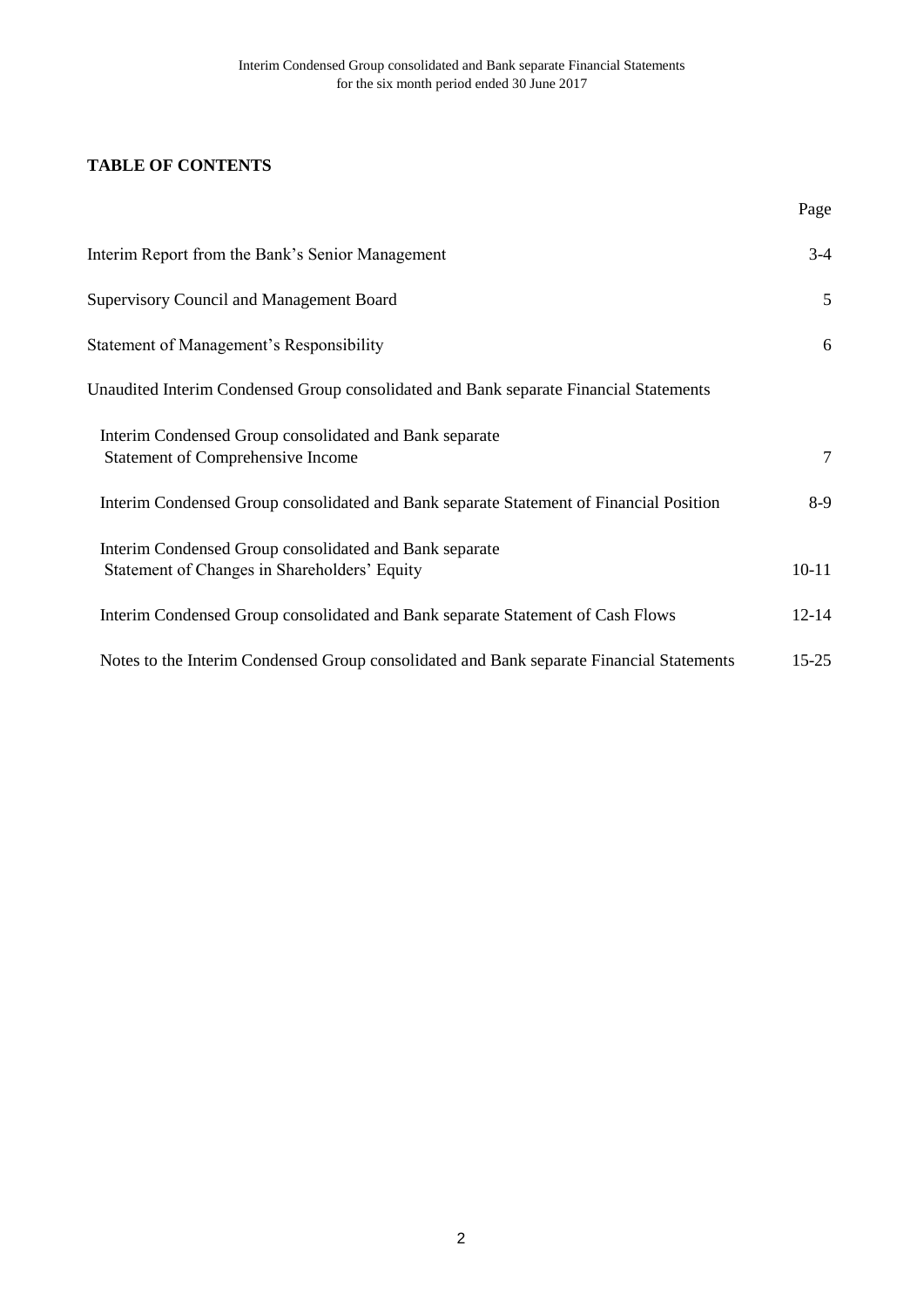## **Interim Report from the Bank's Senior Management**

Dear Ladies and Gentlemen,

The 1st half of 2017 the Bank (the Group-related financials are enclosed within the parentheses) posted the following financial results:

- Profit EUR 186 thousand (EUR 92 thousand);
- Capital adequacy ratio 15,05 percent (14,99 percent);
- Liquidity ratio 65,52 percent;
- Assets EUR 267,32 million (EUR 266,79 million);
- Assets under management EUR 71,43 million (EUR 71,43 million);
- The value of financial instruments in brokerage service EUR 90,86 million (EUR 90,86 million).

The operating income totalled EUR 9,76 million (EUR 9,75 million). The structure of the Bank's operating income was dominated by income from trade transactions totalling 63,4 percent (63,4 percent). The percentage of fee and commission income dropped to 19,3 percent (19,3 percent) from 20,0 percent (20,0 percent) compared to the same period last year. The net interest income increased by 16,5 percent (17,7 percent) and reached EUR 1,57 million (EUR 1,56 million), largely due to the reduction of interest expense.

Administrative costs reached EUR 6,84 million (EUR 6,92 million), which is 1,0 percent (0,2 percent) below the level of the previous year. As a result of an increase in investments for the upgrade of information systems and fixed assets, the depreciation and amortization costs grew by 7,2 percent (7,2percent) up to EUR 0,76 million (EUR 0,76 million). Other expense amounted to EUR 1,99 million (EUR 1,99 million), of which EUR 1,79 million (EUR 1,79 million) are non-recurring expenses, related to changes in the terms of sale of the real property owned by the Bank.

The asset structure is still predominantly represented by investments in available-for-sale financial assets: EUR 62,35 million (EUR 62,35 million) or 23,3 percent (23,4 percent) of the total assets. High quality liquid assets (assets carrying investment-grade credit rating and balances due from the Bank of Latvia) amounted to EUR 111,52 million (EUR 111,52 million) or 41,7 percent (41,8 percent) of the total assets. Investments in government bonds totalled EUR 30,46 million (EUR 30,46 million) or 11,4 percent (11,4 percent) of the total assets.

Compared to the figure recorded as of 30 June 2016, the Bank's loan portfolio increased by 10,67 percent (11,05 percent) and reached EUR 74,91 million (EUR 73,41 million). The growth of the loan portfolio is mainly associated with the issue of loans to foreign borrowers. Therefore, the percentage of foreign borrowers rose to 62,17 percent (63,44 percent) from 48,89 percent (50,06 percent).

The liquidity ratios exceed the regulatory thresholds. As of 30 June 2017, the liquidity ratio was 65,52percent. The structure of liquid assets is well diversified, as represented by bonds (45 percent), due from credit institutions (19 percent), due from the Bank of Latvia (34 percent) and cash (2 percent). The Liquidity Coverage Ratio (LCR) totalled 243,93 percent (244,74percent). The net stable funding ratio (NSFR), characterizing the availability of a stable funding profile in relation to the composition of assets and off-balance sheet activities, reached 134,90 percent (134,85 percent).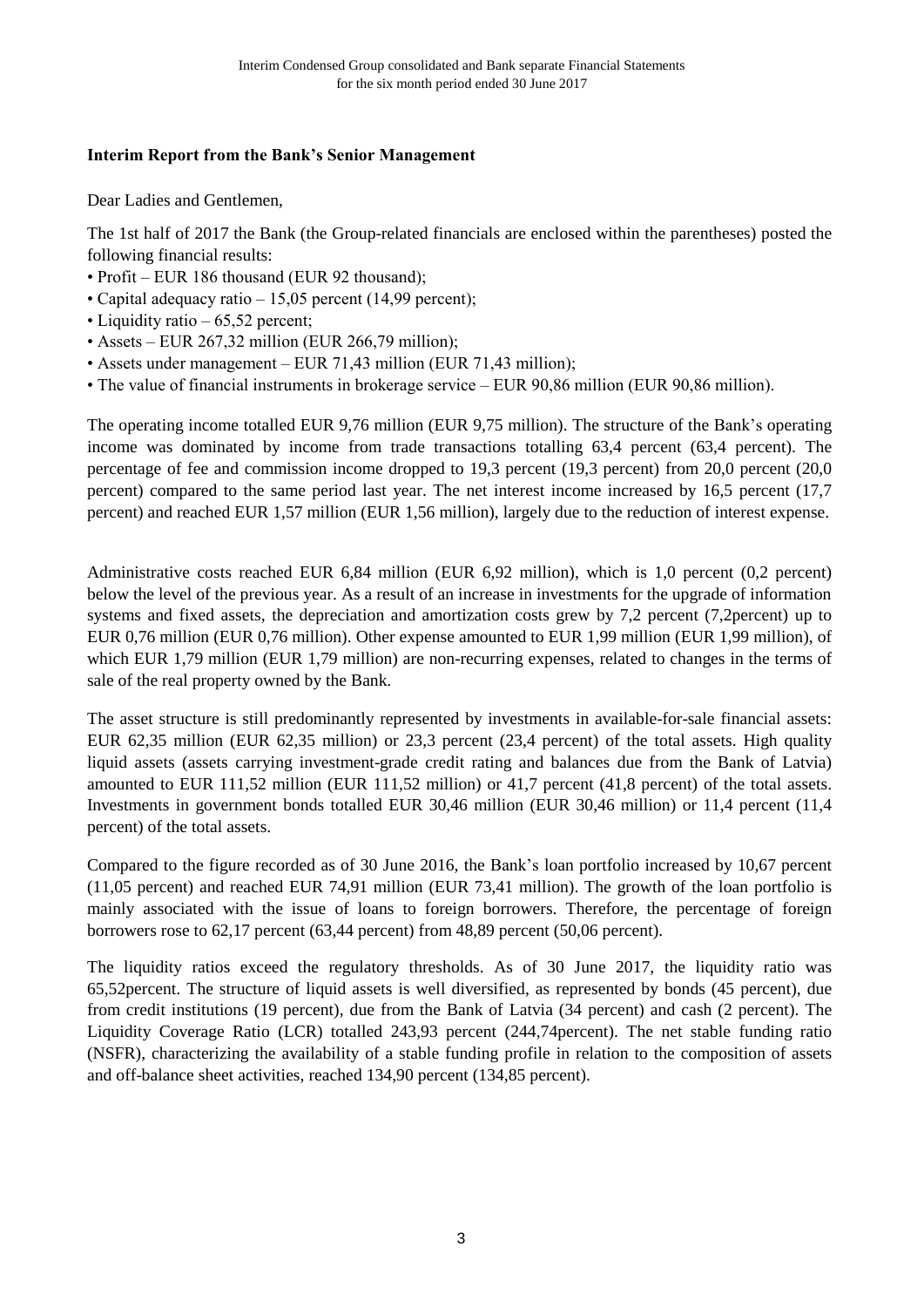As of 30 June 2017, the Bank's own funds totalled EUR 33,17 million (EUR 32,87 million). The Bank's Tier I capital ratio (CETI) totalled 11,86 percent (11,79 percent). Having reached 15,05 percent (14,99 percent), the total capital ratio by 4,85 percentage points exceeds the individual ratio, set for the Bank by the Financial and Capital Market Commission. By the end of 1Q 2017, the leverage ratio \* was 9,86 percent (9,80 percent).

In June 2017, the Bank for the first time received the Gold Award from the annual Sustainability Index. In the second quarter of 2017, the Bank was acknowledged for its efforts in the field of social responsibility, and for the first time the Bank received the status of a family – friendly enterprise.

\* The calculation is based on the CET1 figures and the data relevant to the assets and off-balance sheet liabilities as of 30 June 2017.

28 August 2017

for Alon Nodelman

Member of the Board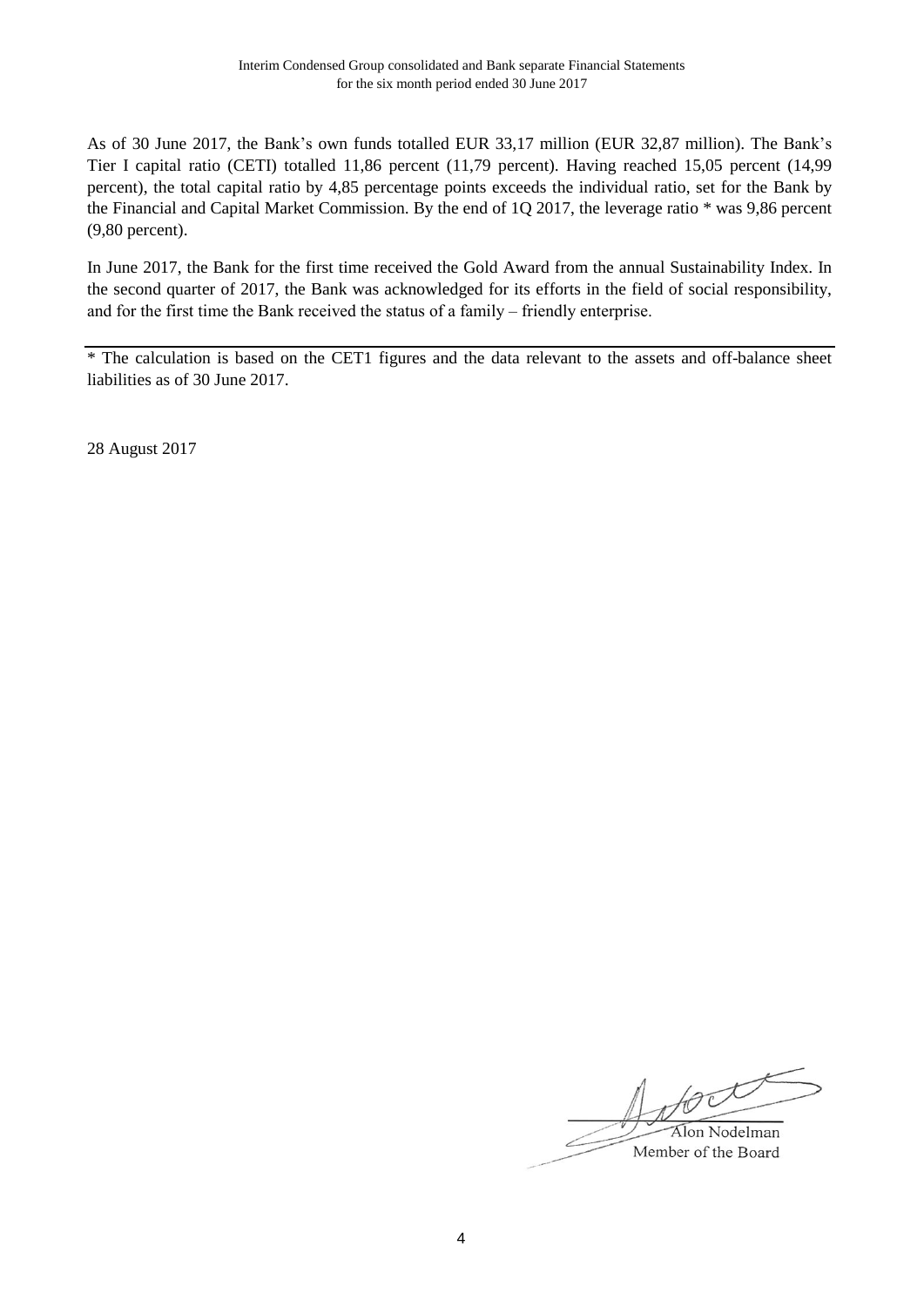#### **Supervisory Council and Management Board**

#### **Supervisory Council (as of 30 June 2017)**

|                               |                                               |                       | Re-                   |
|-------------------------------|-----------------------------------------------|-----------------------|-----------------------|
| <b>Name</b>                   | <b>Position held</b>                          | Appointed appointed   |                       |
| Valeri Belokon                | Chairperson of the Supervisory Council        |                       | 15/09/2010 11/10/2016 |
| Vlada Belokon                 | Deputy Chairperson of the Supervisory Council |                       | 11/10/2016 11/10/2016 |
|                               | Member of the Supervisory Council             |                       | 19/08/2011 11/10/2016 |
| Andris Ozolinsh               | Member of the Supervisory Council             | 27/11/2015 11/10/2016 |                       |
| Dr. Hans-Friedrich von Ploetz | Member of the Supervisory Council             | 30/03/2016 11/10/2016 |                       |
| <b>Black Joseph Cofer</b>     | Member of the Supervisory Council             | $01/11/2016$ -        |                       |

#### **Management Board (as of 30 June 2017)**

|                         |                             |                       | Re-                   |
|-------------------------|-----------------------------|-----------------------|-----------------------|
| <b>Name</b>             | <b>Position held</b>        | Appointed appointed   |                       |
| Ilona Gulchak           | Chairperson of the Board    | 25/01/2008 25/01/2016 |                       |
| Alon Nodelman           | Member of the Board         |                       | 15/08/2003 13/08/2015 |
| <b>Martins Neibergs</b> | Member of the Board         |                       | 24/04/2015 16/06/2015 |
| Bogdan Andrushchenko    | Member of the Board         | $04/03/2016 -$        |                       |
| Anda Saukane            | Member of the Board         | 27/07/2017 -          |                       |
| Dace Duklava-Kokina     | Nominee Member of the Board | $04/01/2016$ -        |                       |
|                         | Nominee Member of the Board | $04/01/2016$ -        |                       |

In the sixmonth period ended 30 June 2017, no changes have been made in the Supervisory Council membership.

In the sixmonth period ended 30 June 2017, the following changes were made in the composition of JSC "Baltic International Bank" Management Board:

Natalja Tkachenko (02.05.20017) has withdrawn her membership in the Management Board of JSC "Baltic International Bank".

There were no changes in the Supervisory Council of the Bank during the period from 1 July 2017 to the date of the approval of these financial statements.

During the period from 1 July 2017 to the date of the approval of these financial statements the following changes were made in the composition of JSC "Baltic International Bank" Management Board:

Anda Saukane was elected as a member of the Board (27.07.2017 ).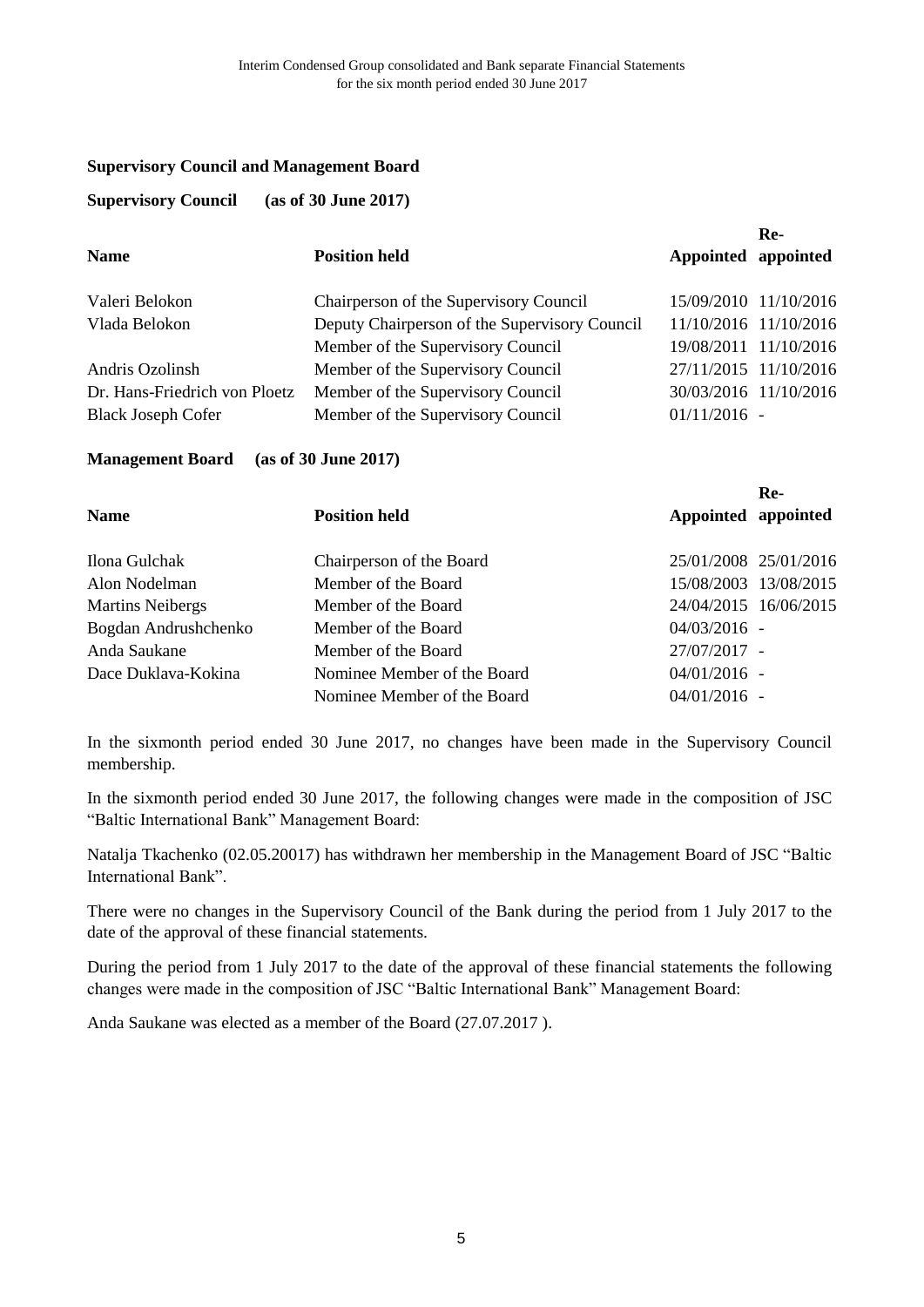## **Statement of Management's Responsibility**

Riga 28 August 2017

The management of JSC Baltic International Bank (the Bank) is responsible for the preparation of the interim condensed consolidated financial statements of the Bank and its subsidiaries (the Group) as well as for the preparation of the interim condensed separate financial statements of the Bank. The interim condensed Group consolidated and Bank separate financial statements are prepared in accordance with IAS 34 Interim Financial Reporting on a going concern basis. Appropriate accounting policies have been applied on a consistent basis. Prudent and reasonable judgements and estimates have been made by the Management in the preparation of the condensed interim financial statements.

The interim condensed Group consolidated and Bank separate financial statements on pages 7 to 25 are prepared in accordance with the source documents and present the financial position of the Group and Bank as at 30 June 2017 and the results of its performance and cash flows for the six month period ended 30 June 2017.

The Management of the Bank is responsible for the maintenance of proper accounting records, the safeguarding of the Group's and Bank's assets and the prevention and detection of fraud and other irregularities in the Group and Bank. The Management is also responsible for operating the Group and Bank in compliance with the Law on Credit Institutions, regulations of the Financial and Capital Market Commission and other legislation of the Republic of Latvia applicable to the credit institutions.

On behalf of the Management of the Bank and Group:

NOC Alon Nodelman Member of the Board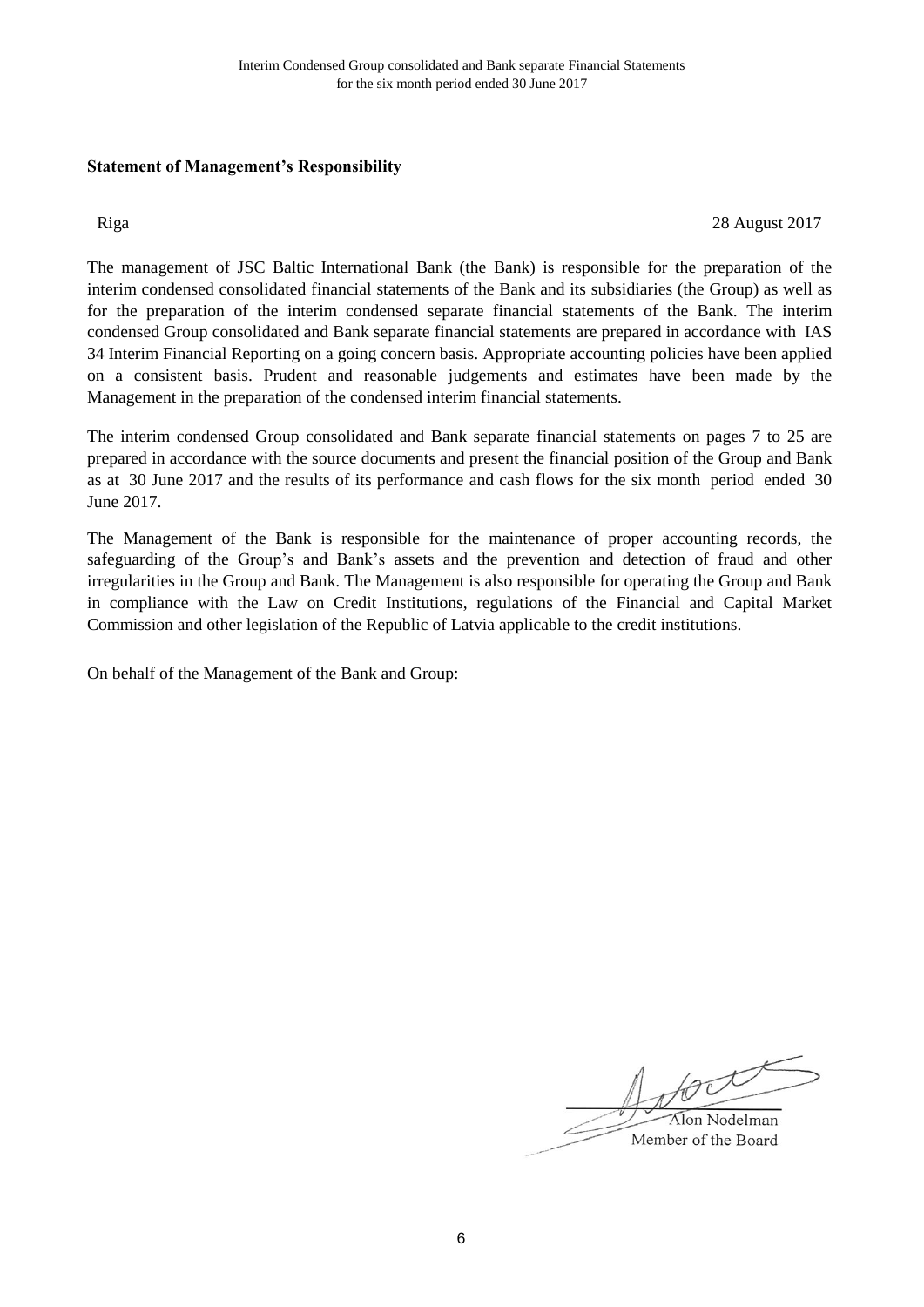## **Financial Statements INTERIM CONDENSED GROUP CONSOLIDATED AND BANK SEPARATE STATEMENT OF COMPREHENSIVE INCOME**

|                                                         |              | for the six month period |             | for the six month period |               |  |
|---------------------------------------------------------|--------------|--------------------------|-------------|--------------------------|---------------|--|
|                                                         |              | ended 30 June 2017       |             | ended 30 June 2016       |               |  |
|                                                         |              | Group                    | <b>Bank</b> | Group                    | <b>Bank</b>   |  |
|                                                         | <b>Notes</b> | <b>EUR</b>               | <b>EUR</b>  | <b>EUR</b>               | <b>EUR</b>    |  |
| Interest income                                         |              | 2 362 006                | 2 373 733   | 2 379 525                | 2 404 133     |  |
| Interest expense                                        |              | (801949)                 | (801949)    | (1054708)                | (1054708)     |  |
| Net interest income                                     |              | 1560057                  | 1571784     | 1 324 817                | 1 349 425     |  |
| Fee and commission income                               |              | 2868210                  | 2 868 273   | 4 5 6 7 6 7 8            | 4 5 68 3 04   |  |
| Fee and commission expense                              |              | (988602)                 | (988602)    | (1455689)                | (1455629)     |  |
| Net fee and commission income                           |              | 1879608                  | 1879 671    | 3 111 989                | 3 1 1 2 6 7 5 |  |
| Dividend income                                         |              | 5 0 6 5                  | 5 0 6 5     | 632                      | 632           |  |
| Net gain on financial instruments                       |              | (398035)                 | (398035)    | 1849943                  | 1849943       |  |
| Net foreign exchange income                             |              | 6 625 029                | 6 625 029   | 9 148 354                | 9 148 354     |  |
| Other operating income                                  |              | 78 860                   | 73 581      | 160 432                  | 109 257       |  |
| <b>Total operating income</b>                           |              | 9750584                  | 9757095     | 15 596 167               | 15 570 286    |  |
| Administrative expenses                                 |              | (7676103)                | (7599556)   | (7639501)                | (7617145)     |  |
| Other operating expenses                                |              | (1989048)                | (1986071)   | (232 647)                | (225 590)     |  |
| Net impairment loss                                     | 3            | 32 910                   | 32 910      | (4200132)                | (4532379)     |  |
| Loss on revaluation                                     |              |                          |             |                          |               |  |
| of investment property                                  |              | (8000)                   |             |                          |               |  |
| Profit before income tax                                |              | 110 343                  | 204 378     | 3 523 887                | 3 195 172     |  |
| Income tax (expense)/benefit                            |              | (18234)                  | (18234)     | (251 389)                | (251 389)     |  |
| Profit for the period                                   |              | 92 109                   | 186 144     | 3 272 498                | 2943783       |  |
| Other comprehensive income                              |              |                          |             |                          |               |  |
| Items that are or may be reclassified to profit or loss |              |                          |             |                          |               |  |
| Available for sale financial assets                     |              |                          |             |                          |               |  |
| $-$ net change in fair value                            |              | 185 046                  | 185 046     | 648 889                  | 648 889       |  |
| Available for sale financial assets,                    |              |                          |             |                          |               |  |
| reclassified to profit or loss                          |              | (4985)                   | (4985)      | (1960099)                | (1960099)     |  |
| <b>Total comprehensive</b>                              |              |                          |             |                          |               |  |
| income for the period                                   |              | 272 170                  | 366 205     | 1961288                  | 1632573       |  |

The accompanying notes on pages 16 to 25 are an integral part of these Interim Condensed Group consolidated and Bank separate Financial Statements.

The Interim Condensed Group consolidated and Bank separate Financial Statements on pages 7 to 25 have been authorised for issue by the Board on 28 August 2017, and signed on their behalf by:

 $\frac{1}{2}$  Nodelman

Member of the Board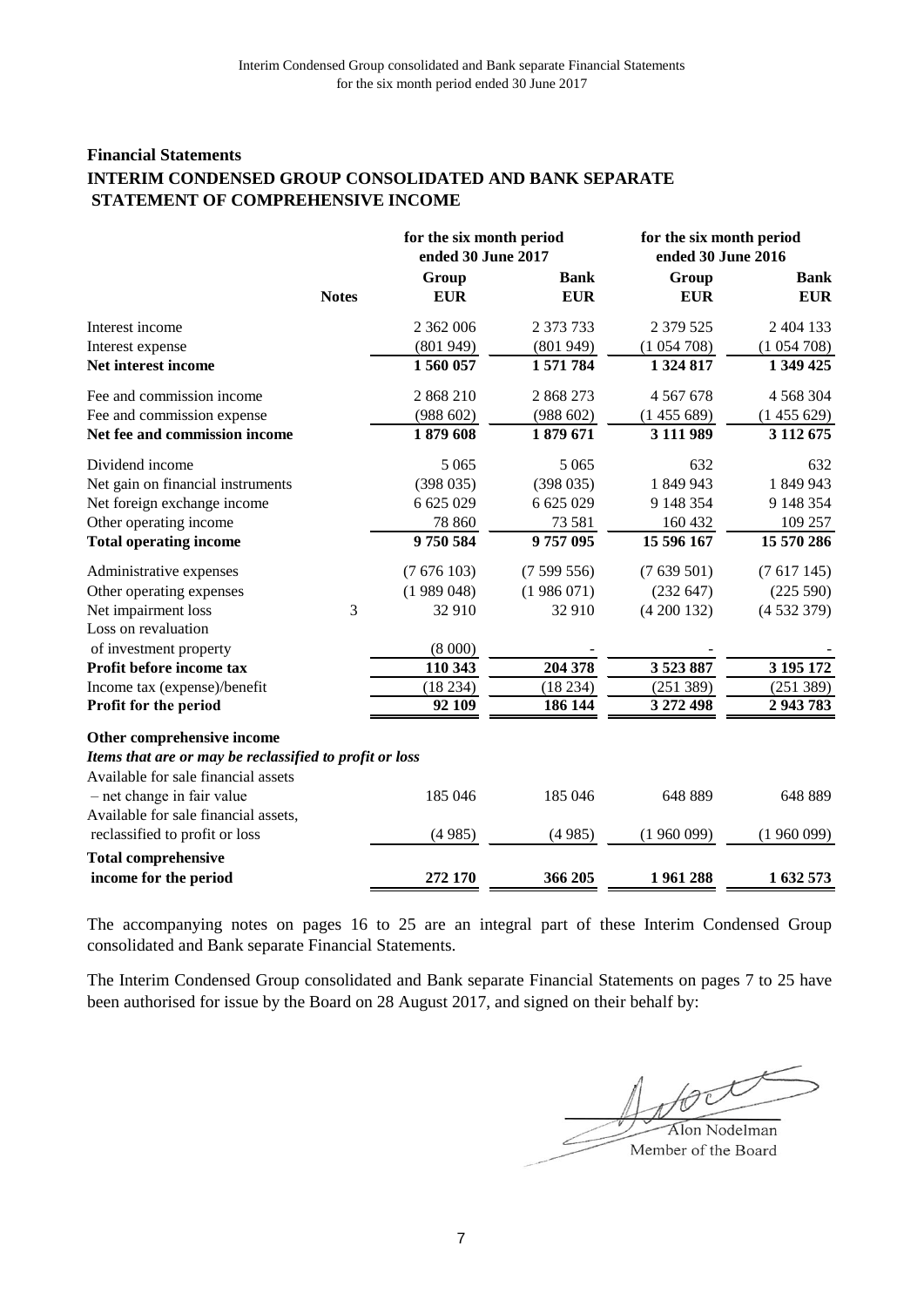## **Financial Statements as at 30 June 2017 INTERIM CONDENSED GROUP CONSOLIDATED AND BANK SEPARATE STATEMENT OF FINANCIAL POSITION**

| <b>ASSETS</b>                     |              | Group         | <b>Bank</b>   | Group       | <b>Bank</b>   |
|-----------------------------------|--------------|---------------|---------------|-------------|---------------|
|                                   | <b>Notes</b> | 30.06.2017    | 30.06.2017    | 31.12.2016  | 31.12.2016    |
|                                   |              | <b>EUR</b>    | <b>EUR</b>    | <b>EUR</b>  | <b>EUR</b>    |
| Cash and due from central banks   |              | 41 254 573    | 41 254 573    | 70 152 023  | 70 152 023    |
| Financial assets held-for-trading |              | 1 572 954     | 1 572 954     | 1 177 668   | 1 177 668     |
| Securities held-for-trading       | 4            | 264 563       | 264 563       | 628 345     | 628 345       |
| Derivative financial instruments  |              | 1 308 391     | 1 308 391     | 549 323     | 549 323       |
| Due from credit institutions      | 5            | 29 806 997    | 29 806 997    | 17 975 622  | 17 975 622    |
| Financial assets at fair value    |              |               |               |             |               |
| through profit or loss            |              | 7861099       | 7 861 099     | 8 0 73 6 53 | 8 0 73 6 53   |
| Loans                             | 6            | 73 407 499    | 74 911 994    | 69 395 046  | 70 999 468    |
| Available for sale instruments    | 7            | 62 348 746    | 62 348 746    | 85 746 243  | 85 746 243    |
| Securities held-to-maturity       | 8            | 17 147 464    | 17 147 464    | 16 691 688  | 16 691 688    |
| Investments                       |              |               |               |             |               |
| in equity accounted investees     | 9            | 1 144 547     | 1 144 547     | 1 144 547   | 1 144 547     |
| Investments in subsidiaries       | 10           |               | 2 105 229     |             | 2 065 229     |
| Investment property               |              | 5 689 429     | 2 355 073     | 5 885 430   | 2 3 5 5 0 7 3 |
| Property and equipment            |              | 17 060 721    | 17 060 473    | 17 249 525  | 17 249 227    |
| Intangible assets                 |              | 3 9 3 5 6 8 9 | 3 9 3 5 6 8 9 | 4 107 870   | 4 107 870     |
| Current income tax assets         |              | 49            | 49            | 14 943      | 14 9 43       |
| Deferred expenses                 |              |               |               |             |               |
| and accrued income                |              | 2 481 738     | 2 481 069     | 2 431 404   | 2 434 401     |
| Other assets                      |              | 3 082 550     | 3 244 631     | 8 044 283   | 8 201 9 25    |
| <b>Total assets</b>               |              | 266 794 055   | 267 230 587   | 308 089 945 | 308 389 580   |

The accompanying notes on pages 16 to 25 are an integral part of these Interim Condensed Group consolidated and Bank separate Financial Statements.

The Interim Condensed Group consolidated and Bank separate Financial Statements on pages 7 to 25 have been authorised for issue by the Board on 28 August 2017, and signed on their behalf by:

book Alon Nodelman Member of the Board

8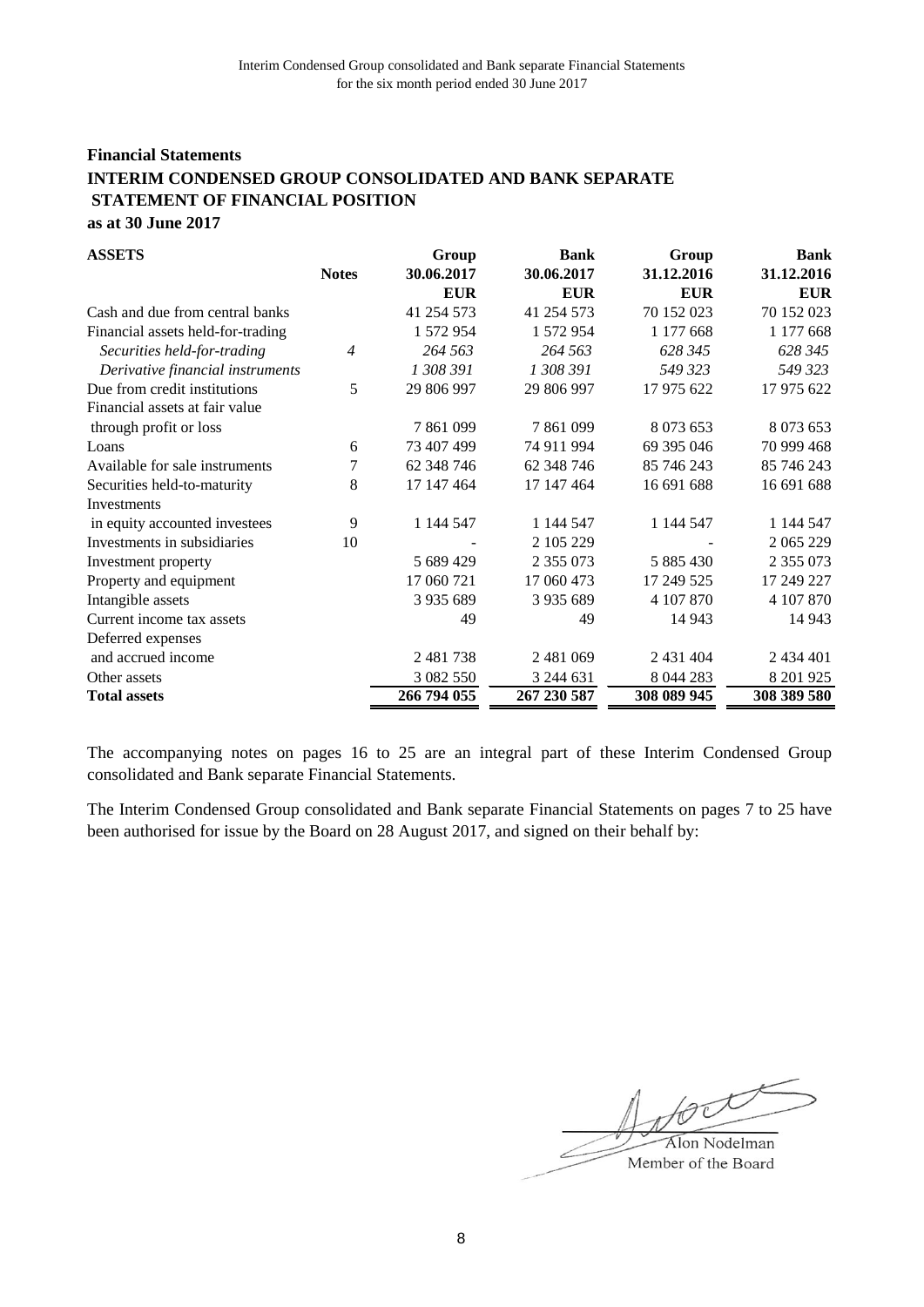## **Financial Statements as at 30 June 2017 INTERIM CONDENSED GROUP CONSOLIDATED AND BANK SEPARATE STATEMENT OF FINANCIAL POSITION**

| <b>LIABILITIES AND SHAREHOLDERS' EQUITY Group</b>            |              |                          | <b>Bank</b>              | Group                    | <b>Bank</b>              |  |
|--------------------------------------------------------------|--------------|--------------------------|--------------------------|--------------------------|--------------------------|--|
|                                                              | <b>Notes</b> | 30.06.2017<br><b>EUR</b> | 30.06.2017<br><b>EUR</b> | 31.12.2016<br><b>EUR</b> | 31.12.2016<br><b>EUR</b> |  |
| <b>Liabilities</b>                                           |              |                          |                          |                          |                          |  |
| Derivative financial instruments                             |              | 1 609 918                | 1 609 918                |                          |                          |  |
| Due to credit institutions                                   |              | 14 5 17 28 5             | 14 5 17 28 5             | 15 956 666               | 15 956 666               |  |
| Deposits                                                     | 11           | 190 372 734              | 190 549 994              | 229 938 778              | 230 073 991              |  |
| Debt securities in issue                                     | 12           | 9 600 264                | 9 600 264                | 10 123 468               | 10 123 468               |  |
| Accrued expenses, provisions                                 |              |                          |                          |                          |                          |  |
| and deferred income                                          |              | 1 337 913                | 1 338 190                | 1 613 447                | 1 612 671                |  |
| Deferred tax liabilities                                     |              | 1 040 182                | 1 040 182                | 1 036 657                | 1 036 657                |  |
| Other liabilities                                            |              | 1 307 028                | 1 255 012                | 1 537 803                | 1 486 025                |  |
| Subordinated liabilities                                     | 13           | 14 879 847               | 14 879 847               | 16 026 412               | 16 026 412               |  |
| <b>Total liabilities</b>                                     |              | 234 665 171              | 234 790 692              | 276 233 231              | 276 315 890              |  |
| Shareholders' equity                                         |              |                          |                          |                          |                          |  |
| Share capital                                                | 14           | 31 496 395               | 31 496 395               | 31 496 395               | 31 496 395               |  |
| Reserve capital                                              | 14           | 835 152                  | 835 152                  | 835 152                  | 835 152                  |  |
| Property revaluation reserve                                 |              | 34 900                   | 34 900                   | 34 900                   | 34 900                   |  |
| Available for sale instruments                               |              |                          |                          |                          |                          |  |
| revaluation reserve                                          |              | 53 890                   | 53 890                   | (126171)                 | (126 171)                |  |
| (Accumulated losses)/retained earnings<br>Accumulated losses |              | (291 453)                | 19 558                   | (383 562)                | (166586)                 |  |
| for the previous years                                       |              | (383 562)                | (166586)                 | (709054)                 | (301937)                 |  |
| Profit for the period                                        |              | 92 109                   | 186 144                  | 325 492                  | 135 351                  |  |
| <b>Total shareholders' equity</b>                            |              | 32 128 884               | 32 439 895               | 31 856 714               | 32 073 690               |  |
| <b>Total liabilities</b>                                     |              |                          |                          |                          |                          |  |
| and shareholders' equity                                     |              | 266 794 055              | 267 230 587              | 308 089 945              | 308 389 580              |  |
| <b>Commitments and contingencies</b>                         |              |                          |                          |                          |                          |  |
| Sureties (guarantees)                                        |              | 260 882                  | 260 882                  | 3 827 416                | 3 827 416                |  |
| Commitments to customers                                     |              | 7 231 781                | 7 308 975                | 5 000 762                | 5 082 647                |  |
| <b>Total commitments and contingencies</b>                   |              | 7 492 663                | 7 569 857                | 8 8 28 1 78              | 8 9 10 0 63              |  |

The accompanying notes on pages 16 to 25 are an integral part of these Interim Condensed Group consolidated and Bank separate Financial Statements.

The Interim Condensed Group consolidated and Bank separate Financial Statements on pages 7 to 25 have been authorised for issue by the Board on 28 August 2017, and signed on their behalf by:

tock Alon Nodelman

Member of the Board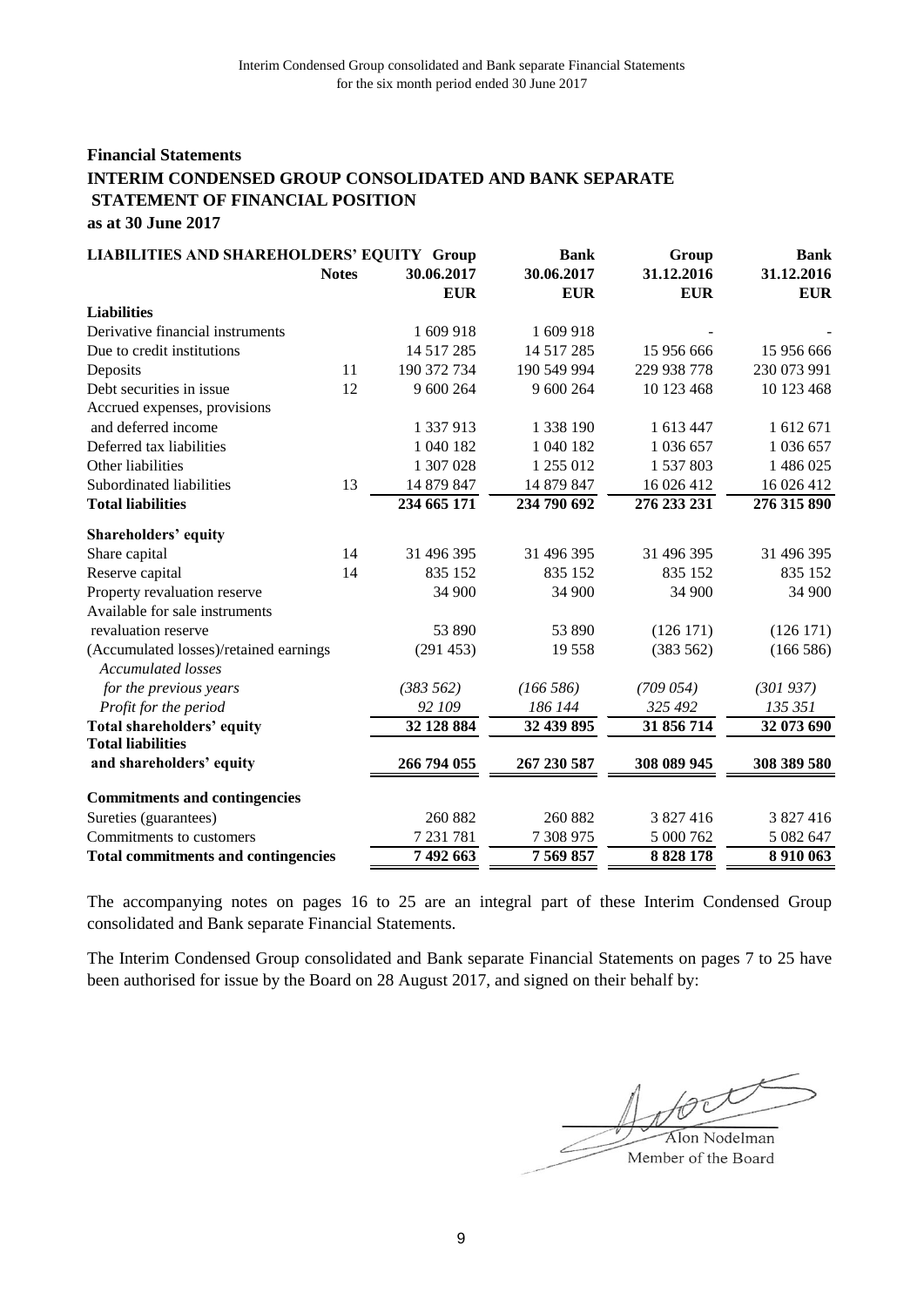# **Financial Statements for the six month period ended 30 June 2017 INTERIM CONDENSED GROUP CONSOLIDATED STATEMENT OF CHANGES IN SHAREHOLDERS' EQUITY**

|                                                             | <b>Notes</b> | <b>Share</b> capital | <b>Reserve</b><br>capital | Property<br>revaluation<br>reserve | <b>Available</b><br>for sale<br>instru-<br>ments<br>revaluation<br>reserve | <b>Retained</b><br>earnings/<br>(accumu-<br>lated<br>losses) | <b>TOTAL</b> |
|-------------------------------------------------------------|--------------|----------------------|---------------------------|------------------------------------|----------------------------------------------------------------------------|--------------------------------------------------------------|--------------|
|                                                             |              | <b>EUR</b>           | <b>EUR</b>                | <b>EUR</b>                         | <b>EUR</b>                                                                 | ${\bf E} {\bf U} {\bf R}$                                    | <b>EUR</b>   |
| <b>Balance as of 31 December 2015</b>                       |              | 29 496 389           | 835 152                   | 34 900                             | 1 431 908                                                                  | (709 054)                                                    | 31 089 295   |
| <b>Total comprehensive income</b>                           |              |                      |                           |                                    |                                                                            |                                                              |              |
| Net profit for the period                                   |              |                      |                           |                                    |                                                                            | 3 272 498                                                    | 3 272 498    |
| Other comprehensive loss                                    |              |                      |                           |                                    | (1311210)                                                                  |                                                              | (1311210)    |
| <b>Total comprehensive income</b>                           |              |                      |                           | ÷,                                 | (1311210)                                                                  | 3 272 498                                                    | 1961288      |
| Transactions with owners, recorded directly in equity       |              |                      |                           |                                    |                                                                            |                                                              |              |
| Increase in share capital                                   |              | 1 000 000            |                           |                                    |                                                                            |                                                              | 1 000 000    |
| Total transactions with owners, recorded directly in equity |              | 1 000 000            |                           |                                    |                                                                            |                                                              | 1 000 000    |
| Balance as of 30 June 2016                                  |              | 30 496 389           | 835 152                   | 34 900                             | 120 698                                                                    | 2 5 6 3 4 4 4                                                | 34 050 583   |
| <b>Total comprehensive loss</b>                             |              |                      |                           |                                    |                                                                            |                                                              |              |
| Net profit for the period                                   |              |                      |                           |                                    |                                                                            | (2947006)                                                    | (2947006)    |
| Other comprehensive loss                                    |              |                      |                           |                                    | (246 869)                                                                  |                                                              | (246 869)    |
| <b>Total comprehensive loss</b>                             |              | $\blacksquare$       | $\blacksquare$            | $\overline{\phantom{a}}$           | (246 869)                                                                  | (2947006)                                                    | (3193875)    |
| Transactions with owners, recorded directly in equity       |              |                      |                           |                                    |                                                                            |                                                              |              |
| Increase in share capital                                   |              | 1 000 006            |                           |                                    |                                                                            |                                                              | 1 000 006    |
| Total transactions with owners, recorded directly in equity |              | 1 000 006            |                           |                                    |                                                                            | $\overline{\phantom{a}}$                                     | 1 000 006    |
| <b>Balance as of 31 December 2016</b>                       |              | 31 496 395           | 835 152                   | 34 900                             | (126171)                                                                   | (383 562)                                                    | 31 856 714   |
| <b>Total comprehensive income</b>                           |              |                      |                           |                                    |                                                                            |                                                              |              |
| Net profit for the period                                   |              |                      |                           |                                    |                                                                            | 92 109                                                       | 92 109       |
| Other comprehensive loss                                    |              |                      |                           |                                    | (4985)                                                                     |                                                              | (4985)       |
| Other comprehensive income                                  |              |                      |                           |                                    | 185 046                                                                    |                                                              | 185 046      |
| <b>Total comprehensive income</b>                           |              |                      |                           | ٠                                  | 180 061                                                                    | 92 109                                                       | 272 170      |
| <b>Balance as of 30 June 2017</b>                           |              | 31 496 395           | 835 152                   | 34 900                             | 53 890                                                                     | (291453)                                                     | 32 128 884   |

The accompanying notes on pages 16 to 25 are an integral part of these Interim Condensed Group consolidated and Bank separate Financial Statements.

The Interim Condensed Group consolidated and Bank separate Financial Statements on pages 7 to 25 have been authorised for issue by the Board on 28 August 2017, and signed on their behalf by:

Alon Nodelman Member of the Board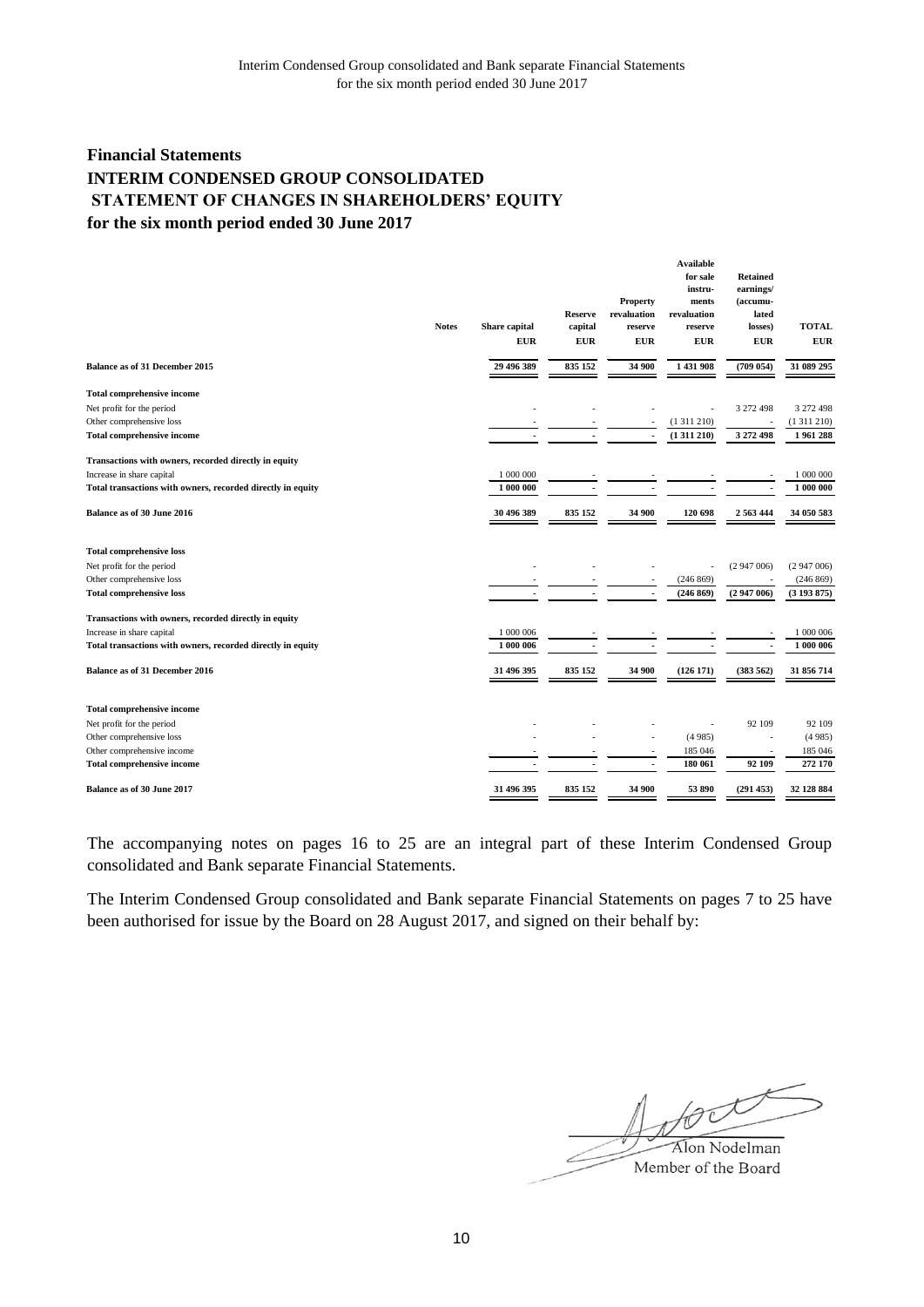# **Financial Statements for the six month period ended 30 June 2017 INTERIM CONDENSED BANK SEPARATE STATEMENT OF CHANGES IN SHAREHOLDERS' EQUITY**

|                                                                                          | <b>Notes</b> | Share capital          | <b>Reserve</b><br>capital | Property<br>revaluation<br>reserve | <b>Available</b><br>for sale<br>instru-<br>ments<br>revaluation<br>reserve | <b>Retained</b><br>earnings/<br>(accumu-<br>lated<br>losses) | <b>TOTAL</b>           |
|------------------------------------------------------------------------------------------|--------------|------------------------|---------------------------|------------------------------------|----------------------------------------------------------------------------|--------------------------------------------------------------|------------------------|
|                                                                                          |              | <b>EUR</b>             | ${\bf EUR}$               | <b>EUR</b>                         | <b>EUR</b>                                                                 | <b>EUR</b>                                                   | <b>EUR</b>             |
|                                                                                          |              |                        |                           |                                    |                                                                            |                                                              |                        |
| Balance as of 31 December 2015                                                           |              | 29 496 389             | 835 152                   | 34 900                             | 1 431 908                                                                  | (301937)                                                     | 31 496 412             |
| <b>Total comprehensive income</b>                                                        |              |                        |                           |                                    |                                                                            |                                                              |                        |
| Net profit for the period                                                                |              |                        |                           |                                    |                                                                            | 2 943 783                                                    | 2 943 783              |
| Other comprehensive loss                                                                 |              |                        |                           |                                    | (1311210)                                                                  |                                                              | (1311210)              |
| <b>Total comprehensive income</b>                                                        |              |                        |                           | $\overline{\phantom{a}}$           | (1311210)                                                                  | 2 943 783                                                    | 1632573                |
| Transactions with owners, recorded directly in equity                                    |              |                        |                           |                                    |                                                                            |                                                              |                        |
| Increase in share capital                                                                |              | 1 000 000              |                           |                                    |                                                                            |                                                              | 1 000 000              |
| Total transactions with owners, recorded directly in equity                              |              | 1 000 000              |                           |                                    |                                                                            | $\overline{\phantom{a}}$                                     | 1 000 000              |
| Balance as of 30 June 2016                                                               |              | 30 496 389             | 835 152                   | 34 900                             | 120 698                                                                    | 2 641 846                                                    | 34 128 985             |
| <b>Total comprehensive loss</b>                                                          |              |                        |                           |                                    |                                                                            |                                                              |                        |
| Net profit for the period                                                                |              |                        |                           |                                    |                                                                            | (2808432)                                                    | (2808432)              |
| Other comprehensive loss                                                                 |              |                        |                           |                                    | (246 869)                                                                  |                                                              | (246 869)              |
| <b>Total comprehensive loss</b>                                                          |              |                        |                           | $\overline{\phantom{a}}$           | (246 869)                                                                  | (2808432)                                                    | (3055301)              |
|                                                                                          |              |                        |                           |                                    |                                                                            |                                                              |                        |
| Transactions with owners, recorded directly in equity                                    |              |                        |                           |                                    |                                                                            |                                                              |                        |
| Increase in share capital<br>Total transactions with owners, recorded directly in equity |              | 1 000 006<br>1 000 006 |                           |                                    |                                                                            | ÷,                                                           | 1 000 006<br>1 000 006 |
|                                                                                          |              |                        |                           |                                    |                                                                            |                                                              |                        |
| <b>Balance as of 31 December 2016</b>                                                    |              | 31 496 395             | 835 152                   | 34 900                             | (126171)                                                                   | (166586)                                                     | 32 073 690             |
| <b>Total comprehensive income</b>                                                        |              |                        |                           |                                    |                                                                            |                                                              |                        |
| Net profit for the period                                                                |              |                        |                           |                                    |                                                                            | 186 144                                                      | 186 144                |
| Other comprehensive income                                                               |              |                        |                           |                                    | 185 046                                                                    |                                                              | 185 046                |
| Other comprehensive loss                                                                 |              |                        |                           |                                    | (4985)                                                                     |                                                              | (4985)                 |
| <b>Total comprehensive loss</b>                                                          |              |                        |                           | Ĭ.                                 | 180 061                                                                    | 186 144                                                      | 366 205                |
| Balance as of 30 June 2017                                                               |              | 31 496 395             | 835 152                   | 34 900                             | 53 890                                                                     | 19558                                                        | 32 439 895             |

The accompanying notes on pages 16 to 25 are an integral part of these Interim Condensed Group consolidated and Bank separate Financial Statements.

The Interim Condensed Group consolidated and Bank separate Financial Statements on pages 7 to 25 have been authorised for issue by the Board on 28 August 2017, and signed on their behalf by:

tout Alon Nodelman

Member of the Board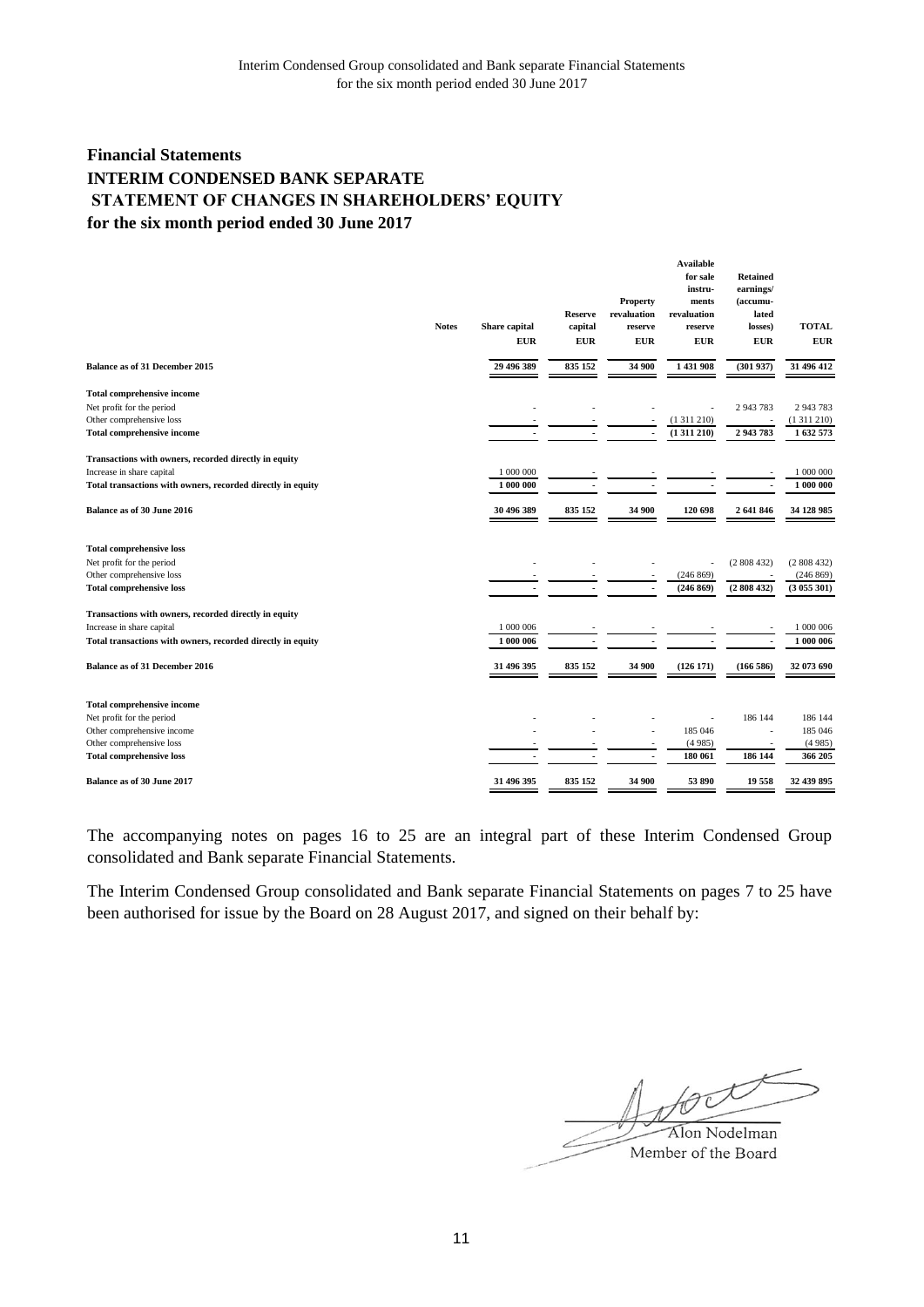## **Financial Statements INTERIM CONDENSED CONSOLIDATED AND BANK STATEMENT OF CASH FLOWS**

|                                                                                    |                     | for the six month period<br>for the six month period<br>ended 30 June 2017<br>ended 30 June 2016 |                     |                           |  |
|------------------------------------------------------------------------------------|---------------------|--------------------------------------------------------------------------------------------------|---------------------|---------------------------|--|
|                                                                                    | Group<br><b>EUR</b> | <b>Bank</b><br><b>EUR</b>                                                                        | Group<br><b>EUR</b> | <b>Bank</b><br><b>EUR</b> |  |
| <b>Cash flows from operating activities</b>                                        |                     |                                                                                                  |                     |                           |  |
| Profit/(loss) before income tax                                                    | 110 343             | 204 378                                                                                          | 3 5 2 3 8 8 7       | 3 195 172                 |  |
| Amortisation and depreciation                                                      | 759 449             | 759 449                                                                                          | 709 003             | 709 003                   |  |
| Impairment loss                                                                    | (32910)             | (32910)                                                                                          | 4 200 132           | 4 532 379                 |  |
| Unrealised loss on revaluation                                                     |                     |                                                                                                  |                     |                           |  |
| of investment property                                                             | 8 0 0 0             |                                                                                                  |                     |                           |  |
| Increase in cash and cash equivalents                                              |                     |                                                                                                  |                     |                           |  |
| from operating activities                                                          |                     |                                                                                                  |                     |                           |  |
| before changes                                                                     |                     |                                                                                                  |                     |                           |  |
| in assets and liabilities                                                          | 844 882             | 930 917                                                                                          | 8 433 022           | 8 436 554                 |  |
| (Increase)/decrease in loans<br>(Increase)/decrease                                | (4004680)           | (3904753)                                                                                        | (1808304)           | (1898192)                 |  |
| in due from credit institutions<br>(Increase)/decrease                             | (3056051)           | (3056051)                                                                                        | 1 428 367           | 1 428 367                 |  |
| in financial assets held-for-trading<br>Increase in financial assets classified as | (395 286)           | (395 286)                                                                                        | (441 710)           | (441 710)                 |  |
| at fair value,                                                                     | 212 554             | 212 554                                                                                          |                     |                           |  |
| Decrease/(increase)                                                                |                     |                                                                                                  |                     |                           |  |
| in deferred expenses                                                               |                     |                                                                                                  |                     |                           |  |
| and accrued income                                                                 | (50723)             | (46669)                                                                                          | 196 608             | 196 408                   |  |
| Increase in other assets                                                           | 5 250 035           | 5 056 901                                                                                        | 375 789             | 411 847                   |  |
| Increase                                                                           |                     |                                                                                                  |                     |                           |  |
| in due to credit institutions                                                      | (248970)            | (248970)                                                                                         | 2867                | 2867                      |  |
| (Decrease)/increase in deposits<br>Decrease                                        | (39 566 044)        | (39523997)                                                                                       | (188 899 145)       | (188908763)               |  |
| in derivative liabilities                                                          | 1609918             | 1 609 918                                                                                        | 87 568              | 87 568                    |  |
| Decrease/(increase)                                                                |                     |                                                                                                  |                     |                           |  |
| in accrued expenses,                                                               |                     |                                                                                                  |                     |                           |  |
| provisions and deferred income<br>Decrease/(increase)                              | (275 534)           | (274 481)                                                                                        | (1288531)           | (1287626)                 |  |
| in other liabilities                                                               | (230 775)           | (231 013)                                                                                        | 236 843             | 295 062                   |  |
| Decrease/(increase) in cash                                                        |                     |                                                                                                  |                     |                           |  |
| and cash equivalents                                                               |                     |                                                                                                  |                     |                           |  |
| resulting from operating activities                                                | (39910674)          | (39 870 930)                                                                                     | (181 676 626)       | (181 677 618)             |  |

The accompanying notes on pages 16 to 25 are an integral part of these Interim Condensed Group consolidated and Bank separate Financial Statements.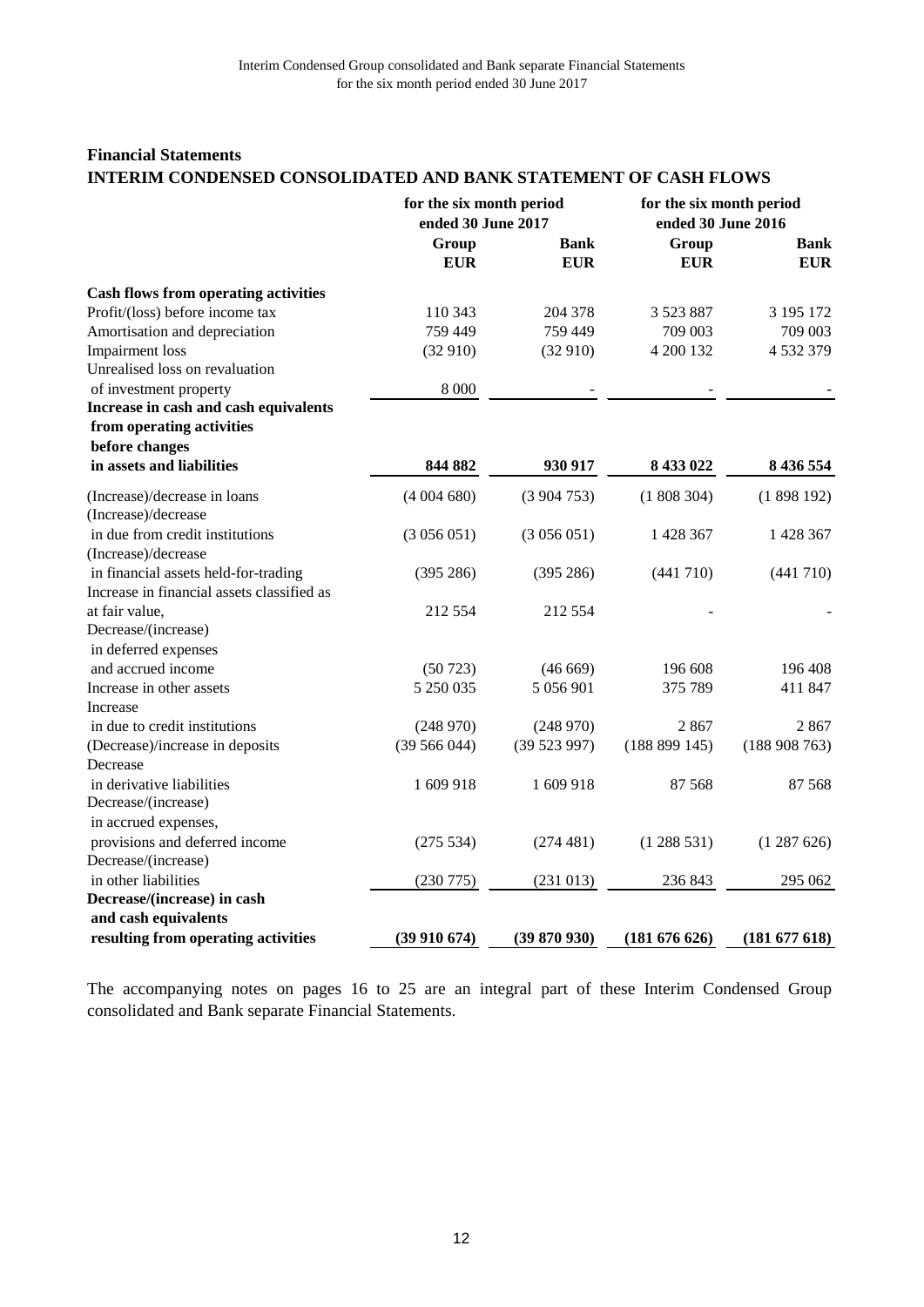## **Financial Statements INTERIM CONDENSED CONSOLIDATED AND BANK STATEMENT OF CASH FLOWS**

|                                                                                                                                      | for the six month period<br>ended 30 June 2017 |                           | for the six month period<br>ended 30 June 2016 |                           |
|--------------------------------------------------------------------------------------------------------------------------------------|------------------------------------------------|---------------------------|------------------------------------------------|---------------------------|
|                                                                                                                                      | Group<br><b>EUR</b>                            | <b>Bank</b><br><b>EUR</b> | Group<br><b>EUR</b>                            | <b>Bank</b><br><b>EUR</b> |
| Corporate income tax paid<br>Decrease/(increase) in cash                                                                             | 185                                            | 185                       | 1715                                           | 1715                      |
| and cash equivalents<br>from operating activities                                                                                    | (39910489)                                     | (39 870 745)              | (181674911)                                    | (181 675 903)             |
| <b>Cash flow from investing activities</b><br>Acquisition of property and<br>equipment, intangible assets<br>and investment property | (398 770)                                      | (398514)                  | (712329)                                       | (712329)                  |
| Proceeds from sale<br>of property and equipment                                                                                      |                                                |                           |                                                |                           |
| and investment property<br>Acquisition of shares                                                                                     | 844                                            | 844                       |                                                |                           |
| in equity accounted investees<br>Proceeds from the sale                                                                              |                                                | (40000)                   |                                                |                           |
| of stakes in undertakings                                                                                                            |                                                |                           |                                                | 2846                      |
| Redemption of available-for-sale instruments<br>Purchase                                                                             | 23 502 245                                     | 23 502 245                | 77 511 714                                     | 77 511 714                |
| of securities held-to-maturity<br>Increase/(decrease) in cash                                                                        | (455 776)                                      | (455 776)                 | (4290469)                                      | (4290469)                 |
| and cash equivalents                                                                                                                 |                                                |                           |                                                |                           |
| as a result of investing activities                                                                                                  | 22 648 543                                     | 22 608 799                | 72 508 916                                     | 72 511 762                |

The accompanying notes on pages 16 to 25 are an integral part of these Interim Condensed Group consolidated and Bank separate Financial Statements.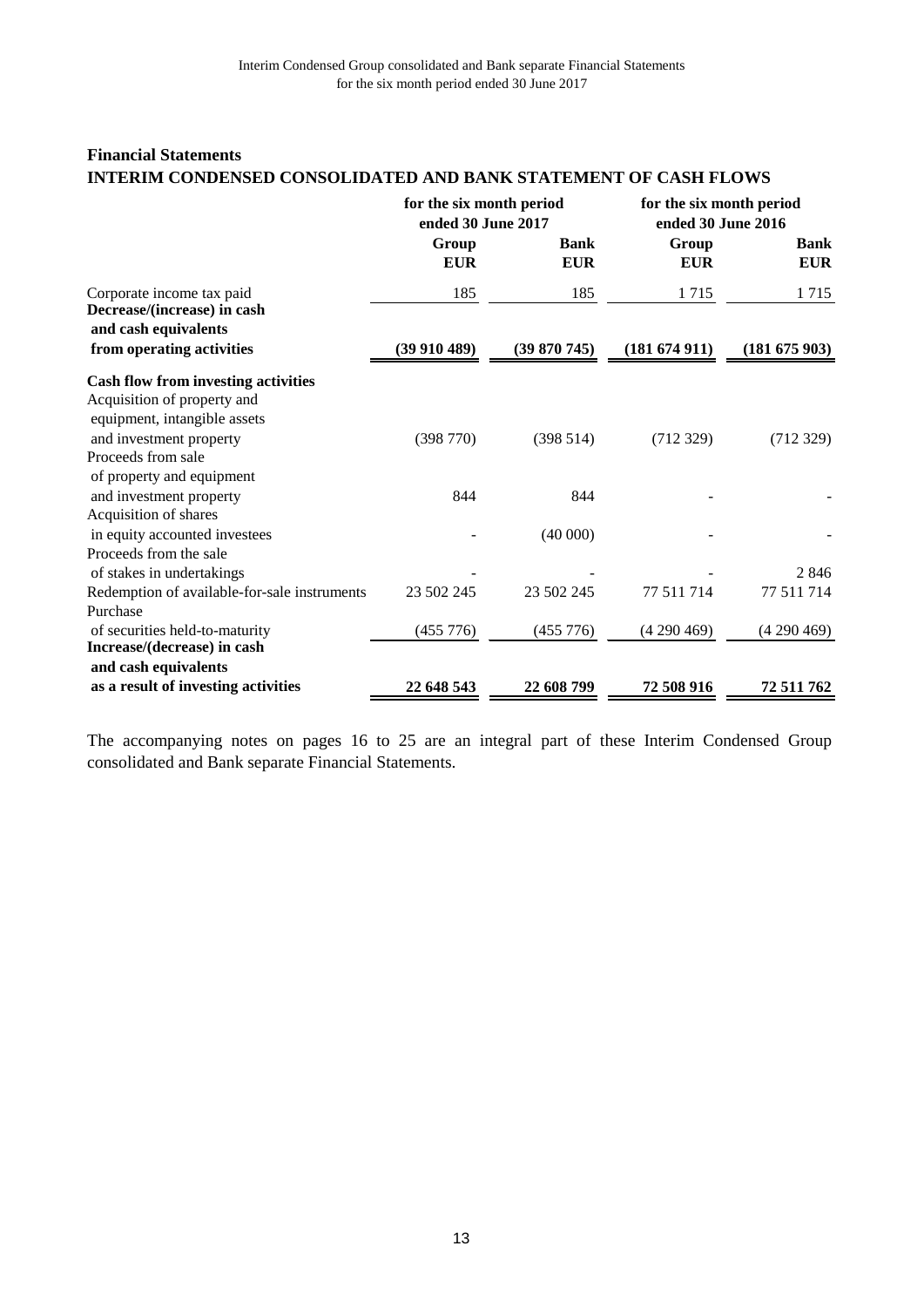## **Financial Statements INTERIM CONDENSED CONSOLIDATED AND BANK STATEMENT OF CASH FLOWS**

|                                             | for the six month period<br>ended 30 June 2017 |             | for the six month period<br>ended 30 June 2016 |               |  |
|---------------------------------------------|------------------------------------------------|-------------|------------------------------------------------|---------------|--|
|                                             | Group                                          | <b>Bank</b> | Group                                          | <b>Bank</b>   |  |
|                                             | <b>EUR</b>                                     | <b>EUR</b>  | <b>EUR</b>                                     | <b>EUR</b>    |  |
| <b>Cash flows from financing activities</b> |                                                |             |                                                |               |  |
| Issuance of shares                          |                                                |             | 1 000 000                                      | 1 000 000     |  |
| Cash paid out                               |                                                |             |                                                |               |  |
| to repay subordinated debt                  | (1146565)                                      | (1146565)   | $(12\ 261)$                                    | $(12\ 261)$   |  |
| Buyback of debt securities                  | (523 204)                                      | (523 204)   | (3838763)                                      | (3838763)     |  |
| <b>Decrease</b>                             |                                                |             |                                                |               |  |
| in cash and cash equivalents                |                                                |             |                                                |               |  |
| as a result of financing activities         | (1669769)                                      | (1669769)   | (2851024)                                      | (2851024)     |  |
| <b>Decrease</b>                             |                                                |             |                                                |               |  |
| in cash and cash equivalents                | (18931715)                                     | (18931715)  | (112017019)                                    | (112 015 165) |  |
| Cash and cash equivalents                   |                                                |             |                                                |               |  |
| at the beginning of the period              | 81 076 040                                     | 81 076 040  | 209 400 273                                    | 209 398 419   |  |
| Cash and cash equivalents                   |                                                |             |                                                |               |  |
| at the end of the period                    | 62 144 325                                     | 62 144 325  | 97 383 254                                     | 97 383 254    |  |

The accompanying notes on pages 16 to 25 are an integral part of these Interim Condensed Group consolidated and Bank separate Financial Statements.

The Interim Condensed Group consolidated and Bank separate Financial Statements on pages 7 to 25 have been authorised for issue by the Board on 28 August 2017, and signed on their behalf by:

 $\bigoplus$   $\bigoplus$   $\bigoplus$  Nodelman Member of the Board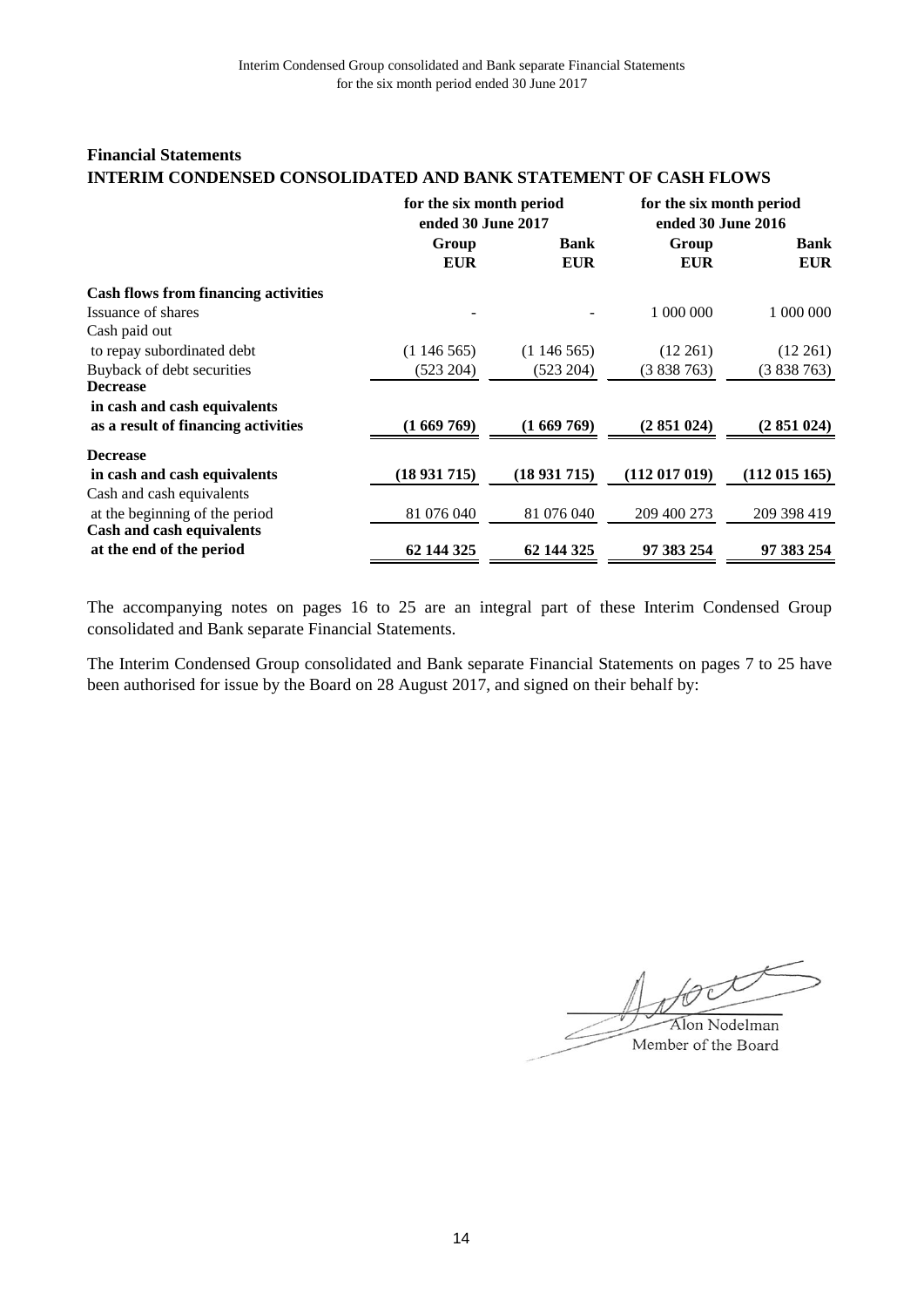## **Notes to the Interim Condensed Group consolidated and Bank separate Financial Statements for the six month period ended 30 June 2017**

## **GENERAL INFORMATION 1**

These interim condensed Group consolidated and Bank separate financial statements comprise the financial statements of JSC ..Baltic International Bank" (hereinafter referred to as the "Bank") and its subsidiaries (hereinafter together with the Bank referred to as the "Group"). The subsidiaries are as follows: real estate company "BIB Real Estate" SIA (acquired on 11 June 2009) that in turn owns several subsidiaries, "Claim Management" LLC acquired on 14 July 2016 and AS "BIB Alternative Investment Management"

JSC "Baltic International Bank" is a joint stock company registered in the Republic of Latvia. The registered office address is: Kalēju iela 43, Riga, LV-1050, Latvia. On 8 April 1993, the Bank of Latvia approved JSC "Baltic International Bank" as a credit institution and issued Banking Licence No. 103. The activities of the Bank are regulated by the Bank of Latvia and the Financial and Capital Market Commission of the Republic of Latvia ("FCMC").

Established to cater to the needs of both individuals and corporate customers, JSC "Baltic International Bank" provides a comprehensive range of financial services: personal and corporate loans, acceptance of money deposits and other funds, funds transfers, treasury and capital market services carried out according to customer instructions and for the Bank's own trading purposes.

## **BASIS OF PREPARATION 2**

## **Statement of Compliance**

These interim condensed Group consolidated and Bank separate financial statements are prepared in accordance with IAS 34 Interim Financial Reporting. These interim condensed financial statements do not include all of the information required for a complete set of annual financial statements, and should be read in conjunction with the Group consolidated and Bank separate financial statements as at and for the year ended 31 December 2016.

The Group consolidated and Bank separate financial statements for the year ended 31 December 2016 are available at the Bank's web site (www.bib.eu).

The interim condensed Group consolidated and Bank separate financial statements are presented in euro. Subsidiaries of the Group operate in the functional currenci of euro.

The accounting policies applied by the Group and Bank in these condensed Group consolidated and Bank separate interim financial statements are consistent with those applied by the Group and Bank in the consolidated and Bank financial statements as at and for the year ended 31 December 2016.

In preparing these interim condensed Group consolidated and Bank separate interim financial statements, the significant judgements made by management in applying the accounting policies and the key sources of estimation uncertainty were the same as those applied to the Group consolidated and Bank separate financial statements as at and for the year ended 31 December 2016.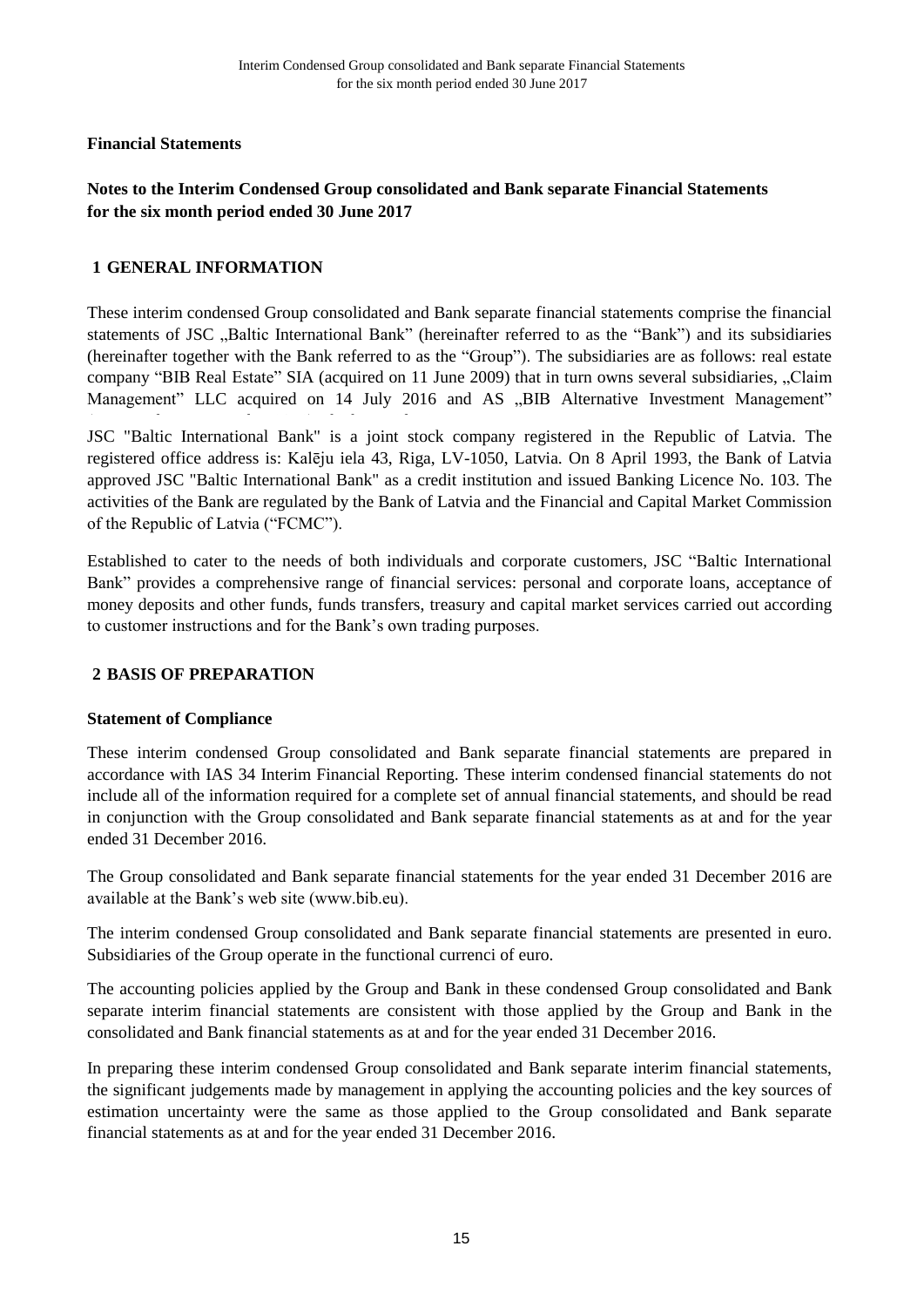## **Notes to the Interim Condensed Group consolidated and Bank separate Financial Statements for the six month period ended 30 June 2017**

Subsidiaries are entities controlled by the Group. The Group controls an entity when it is exposed to, or has rights to, variable returns from is involvement with the entity and has the ability to affect those returns through its power over the entity. The financial statements of subsidiaries are included in the consolidated financial statements from the date on which control commences until the date on which control ceases.

**Group**

**Bank**

#### **ANALYSIS OF CHANGES IN IMPAIRMENT LOSS ALLOWANCE FOR ASSET 3 EXPOSURES**

|                                                                   | <b>Allowances for</b><br>claims on the<br>credit<br>institutions<br><b>EUR</b> | <b>Allowances for</b><br>loans<br><b>EUR</b> | <b>Allowances</b><br>for securities<br>available-for-<br>sale<br><b>EUR</b> | <b>Allowances for</b><br>accrued income<br><b>EUR</b> | <b>Allowances for</b><br>other assets<br><b>EUR</b> | Total<br><b>EUR</b> |
|-------------------------------------------------------------------|--------------------------------------------------------------------------------|----------------------------------------------|-----------------------------------------------------------------------------|-------------------------------------------------------|-----------------------------------------------------|---------------------|
| Allowances as of 31 December 2015                                 | 1 1 1 2                                                                        | 13 050 492                                   |                                                                             | 7021                                                  | 286 362                                             | 13 344 987          |
| Increase in allowances                                            | 17                                                                             | 4 247 378                                    |                                                                             |                                                       | 6723                                                | 4 2 5 4 1 1 8       |
| Reversal of allowances                                            |                                                                                | (52977)                                      |                                                                             |                                                       |                                                     | (52977)             |
| Net impairment loss for the period                                | 17                                                                             | 4 194 401                                    |                                                                             |                                                       | 6723                                                | 4 201 141           |
| Amounts written-off                                               |                                                                                | (459 253)                                    |                                                                             |                                                       | (1284)                                              | (460537)            |
| Difference due to fluctuations in foreign currency exchange rates | (6)                                                                            | (101750)                                     |                                                                             | (136)                                                 | (935)                                               | (102827)            |
| Allowances as of 30 June 2016                                     | 1 1 2 3                                                                        | 16 683 890                                   |                                                                             | 6885                                                  | 290 866                                             | 16 982 764          |
| Increase in allowances                                            | $\sim$                                                                         | 3 0 8 4 1 5 6                                | 3 274 235                                                                   |                                                       | 55 889                                              | 6 414 280           |
| Reversal of allowances                                            | (1123)                                                                         | (20846)                                      |                                                                             |                                                       |                                                     | (21969)             |
| Net impairment loss for the period                                | (1123)                                                                         | 3 063 310                                    | 3 274 235                                                                   |                                                       | 55 889                                              | 6 392 311           |
| Amounts written-off                                               |                                                                                | (2586714)                                    |                                                                             |                                                       | (1428)                                              | (2588142)           |
| Difference due to fluctuations in foreign currency exchange rates |                                                                                | 413 933                                      |                                                                             | 367                                                   | (1328)                                              | 412 972             |
| Allowances as of 31 December 2016                                 |                                                                                | 17 574 419                                   | 3 274 235                                                                   | 7 2 5 2                                               | 343 999                                             | 21 199 905          |
| Increase in allowances                                            |                                                                                | 5 1 8 4                                      |                                                                             |                                                       | 258                                                 | 5 4 4 2             |
| Reversal of allowances                                            |                                                                                | (12957)                                      |                                                                             |                                                       | (25395)                                             | (38352)             |
| Net impairment loss for the period                                |                                                                                | (7773)                                       |                                                                             |                                                       | (25137)                                             | (32910)             |
| Amounts written-off                                               |                                                                                | (3175)                                       |                                                                             |                                                       | (281)                                               | (3456)              |
| Difference due to fluctuations in foreign currency exchange rates |                                                                                | (627553)                                     |                                                                             | (554)                                                 | (728)                                               | (628835)            |
| Allowances as of 30 June 2017                                     |                                                                                | 16 935 918                                   | 3 274 235                                                                   | 6 6 9 8                                               | 317853                                              | 20 534 704          |

|                                                                   | <b>Allowances for</b><br>claims on the<br>credit<br>institutions<br><b>EUR</b> | <b>Allowances for</b><br>loans<br><b>EUR</b> | <b>Allowances</b><br>for securities<br>available-for-<br>sale<br><b>EUR</b> | <b>Allowances for</b><br>accrued income<br><b>EUR</b> | <b>Allowances for</b><br>other assets<br><b>EUR</b> | Total<br><b>EUR</b> |
|-------------------------------------------------------------------|--------------------------------------------------------------------------------|----------------------------------------------|-----------------------------------------------------------------------------|-------------------------------------------------------|-----------------------------------------------------|---------------------|
|                                                                   |                                                                                |                                              |                                                                             |                                                       |                                                     |                     |
| Allowances as of 31 December 2015                                 | 1 1 1 2                                                                        | 13 500 649                                   |                                                                             | 7021                                                  | 168 193                                             | 13 676 975          |
| Increase in allowances                                            | 17                                                                             | 4 579 625                                    |                                                                             |                                                       | 6723                                                | 4586365             |
| Reversal of allowances                                            |                                                                                | (52977)                                      |                                                                             |                                                       |                                                     | (52977)             |
| Net impairment loss for the period                                | 17                                                                             | 4526648                                      |                                                                             |                                                       | 6723                                                | 4533388             |
| Amounts written-off                                               |                                                                                | (459 253)                                    |                                                                             |                                                       | (1284)                                              | (460537)            |
| Difference due to fluctuations in foreign currency exchange rates | (6)                                                                            | (101750)                                     |                                                                             | (136)                                                 | (935)                                               | (102827)            |
| Allowances as of 30 June 2016                                     | 1 1 2 3                                                                        | 17 466 294                                   |                                                                             | 6885                                                  | 172 697                                             | 17 646 999          |
| Increase in allowances                                            | ٠                                                                              | 3 0 8 4 1 5 6                                | 3 274 235                                                                   |                                                       | 55 889                                              | 6 414 280           |
| Reversal of allowances                                            | (1123)                                                                         | (20846)                                      |                                                                             |                                                       |                                                     | (21969)             |
| Net impairment loss for the period                                | (1123)                                                                         | 3 063 310                                    | 3 274 235                                                                   |                                                       | 55 889                                              | 6 392 311           |
| Amounts written-off                                               |                                                                                | (2586714)                                    |                                                                             |                                                       | (1428)                                              | (2588142)           |
| Difference due to fluctuations in foreign currency exchange rates |                                                                                | 413 933                                      |                                                                             | 367                                                   | (1328)                                              | 412 972             |
| Allowances as of 31 December 2016                                 |                                                                                | 18 356 823                                   | 3 274 235                                                                   | 7 2 5 2                                               | 225 830                                             | 21 864 140          |
| Increase in allowances                                            |                                                                                | 5 1 8 4                                      |                                                                             |                                                       | 258                                                 | 5 4 4 2             |
| Reversal of allowances                                            |                                                                                | (12957)                                      |                                                                             |                                                       | (25395)                                             | (38352)             |
| Net impairment loss for the period                                |                                                                                | (7773)                                       |                                                                             |                                                       | (25137)                                             | (32910)             |
| Amounts written-off                                               |                                                                                | (3175)                                       |                                                                             |                                                       | (281)                                               | (3456)              |
| Difference due to fluctuations in foreign currency exchange rates |                                                                                | (627553)                                     |                                                                             | (554)                                                 | (728)                                               | (628835)            |
| Allowances as of 30 June 2017                                     |                                                                                | 17 718 322                                   | 3 274 235                                                                   | 6 6 9 8                                               | 199 684                                             | 21 198 939          |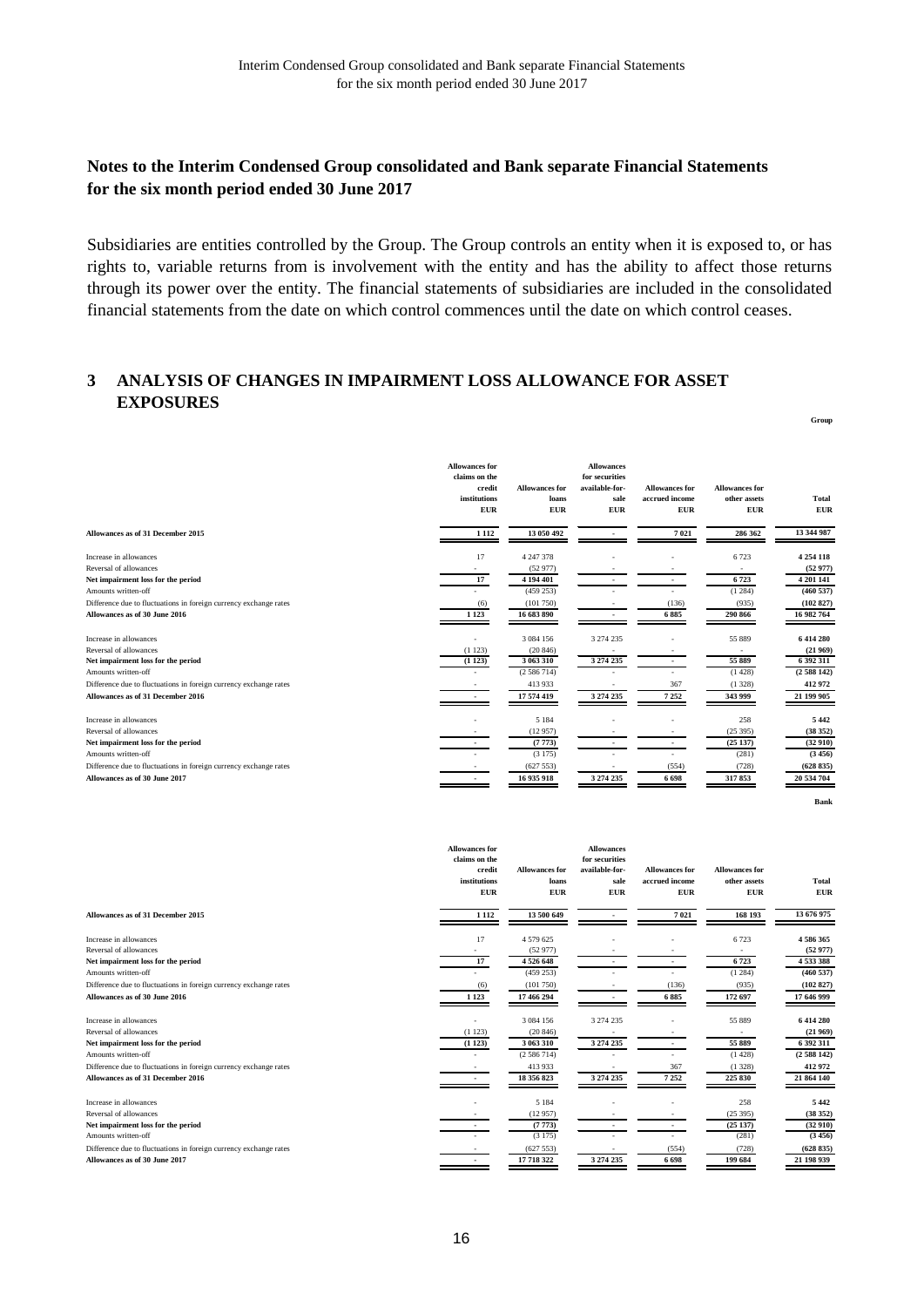# **Notes to the Interim Condensed Group consolidated and Bank separate Financial Statements for the six month period ended 30 June 2017**

#### **SECURITIES-HELD-FOR TRADING 4**

|                                                      | <b>Group and</b> | <b>Group and</b> |
|------------------------------------------------------|------------------|------------------|
|                                                      | <b>Bank</b>      | <b>Bank</b>      |
|                                                      | 30.06.2017       | 31.12.2016       |
|                                                      | <b>EUR</b>       | <b>EUR</b>       |
| Debt securities of credit institutions               | 5 3 4 5          | 486 159          |
| Debt securities of state-owned companies enterprises | 45 616           |                  |
| Debt securities of private enterprises               | 45 808           |                  |
| <b>Total debt securities</b>                         | 96 769           | 486 159          |
| State-owned companies enterprises                    | 12 5 22          | 12 3 3 5         |
| Shares of private enterprises                        | 7698             | 9 1 6 2          |
| Investment certificates                              | 147 574          | 120 689          |
| <b>Total shares</b>                                  | 167 794          | 142 186          |
|                                                      | 264 563          | 628 345          |

The table below shows the geographical concentration of securities:

|                                                          | <b>Group and</b><br><b>Bank</b> | Group and<br><b>Bank</b> |
|----------------------------------------------------------|---------------------------------|--------------------------|
|                                                          | 30.06.2017                      | 31.12.2016               |
|                                                          | <b>EUR</b>                      | <b>EUR</b>               |
| Debt securities of entities registered in OECD countries | 45 808                          |                          |
| Debt securities of entities registered in CIS countries  |                                 | 486 159                  |
| <b>Total debt securities</b>                             | 96 769                          | 486 159                  |
| Shares of entities registered in the Republic of Latvia  | 1 7 0 5                         | 2 0 8 0                  |
| Shares of entities registered in other EU countries      | 126 479                         | 120 689                  |
| Shares of entities registered in OECD countries          | 24 004                          | 3 2 0 6                  |
| Shares of entities registered in CIS countries           | 15 606                          | 16 211                   |
| <b>Total shares</b>                                      | 167 794                         | 142 186                  |
|                                                          | 264 563                         | 628 345                  |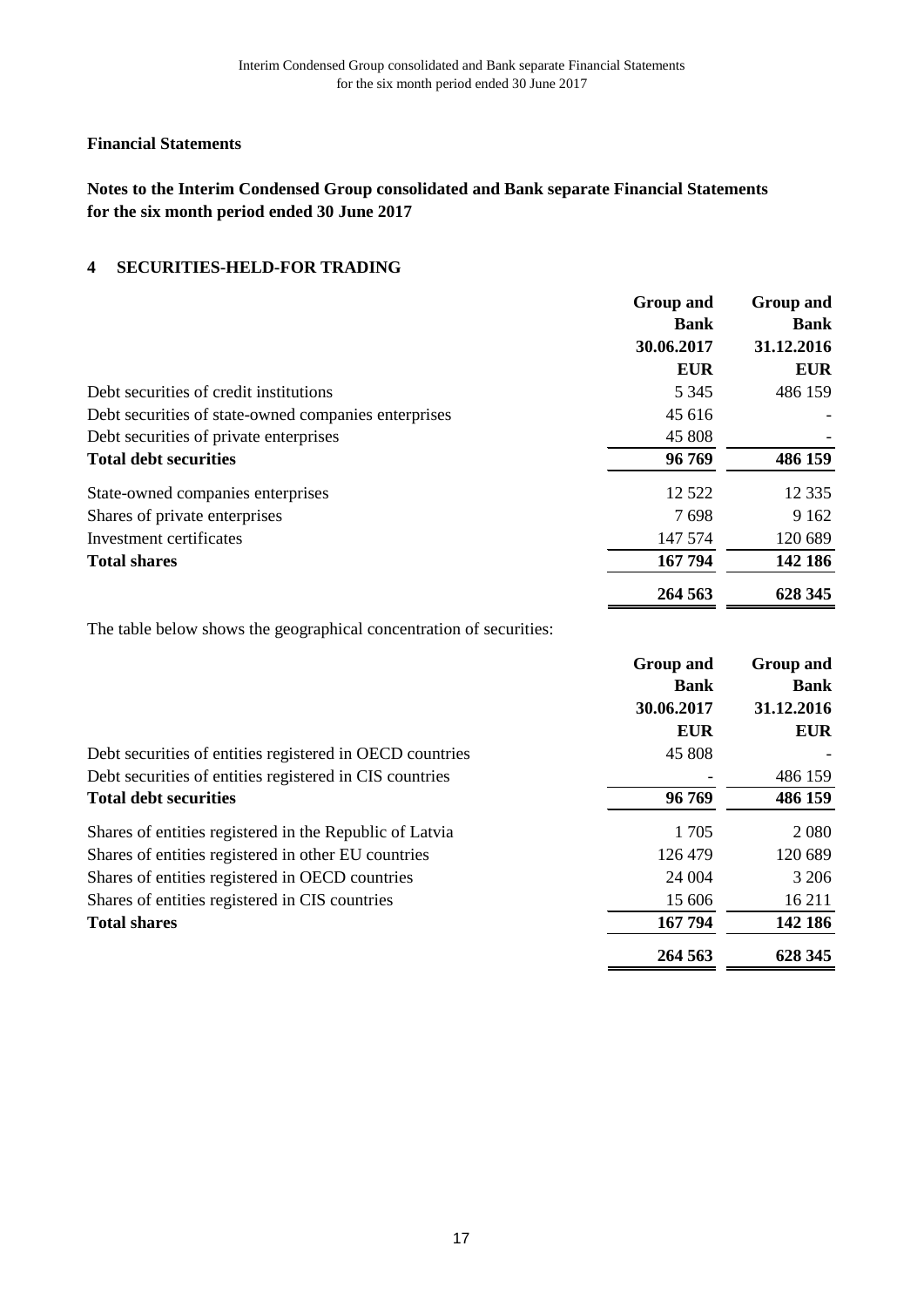# **Notes to the Interim Condensed Group consolidated and Bank separate Financial Statements for the six month period ended 30 June 2017**

#### **DUE FROM CREDIT INSTITUTIONS 5**

|                                                | <b>Group and</b> | Group and   |
|------------------------------------------------|------------------|-------------|
|                                                | <b>Bank</b>      | <b>Bank</b> |
|                                                | 30.06.2017       | 31.12.2016  |
|                                                | <b>EUR</b>       | <b>EUR</b>  |
| Receivable on demand                           | 21 496 007       | 11 936 813  |
| Amounts with no stated maturity                |                  |             |
| or serving as collateral and security deposits | 4 857 823        | 4 856 258   |
| Other deposits                                 | 3 453 167        | 1 182 551   |
|                                                | 29 806 997       | 17 975 622  |
| Allowances (Note 3)                            |                  |             |
|                                                | 29 806 997       | 17 975 622  |

## **LOANS 6**

|                                 | Group      | <b>Bank</b> | Group      | <b>Bank</b> |
|---------------------------------|------------|-------------|------------|-------------|
|                                 | 30.06.2017 | 30.06.2017  | 31.12.2016 | 31.12.2016  |
|                                 | <b>EUR</b> | <b>EUR</b>  | <b>EUR</b> | <b>EUR</b>  |
| Loans to corporate clients      | 59 305 279 | 61 592 178  | 54 521 824 | 56 908 650  |
| Loans to financial institutions | 9 357 946  | 9 357 946   | 9740358    | 9 740 358   |
| Loans to individuals            | 21 680 192 | 21 680 192  | 22 707 283 | 22 707 283  |
| Loans to senior management and  |            |             |            |             |
| staff members of the Bank       |            |             |            |             |
|                                 | 90 343 417 | 92 630 316  | 86 969 465 | 89 356 291  |
| Allowances (Note 3)             | (16935918) | (17718322)  | (17574419) | (18356823)  |
|                                 | 73 407 499 | 74 911 994  | 69 395 046 | 70 999 468  |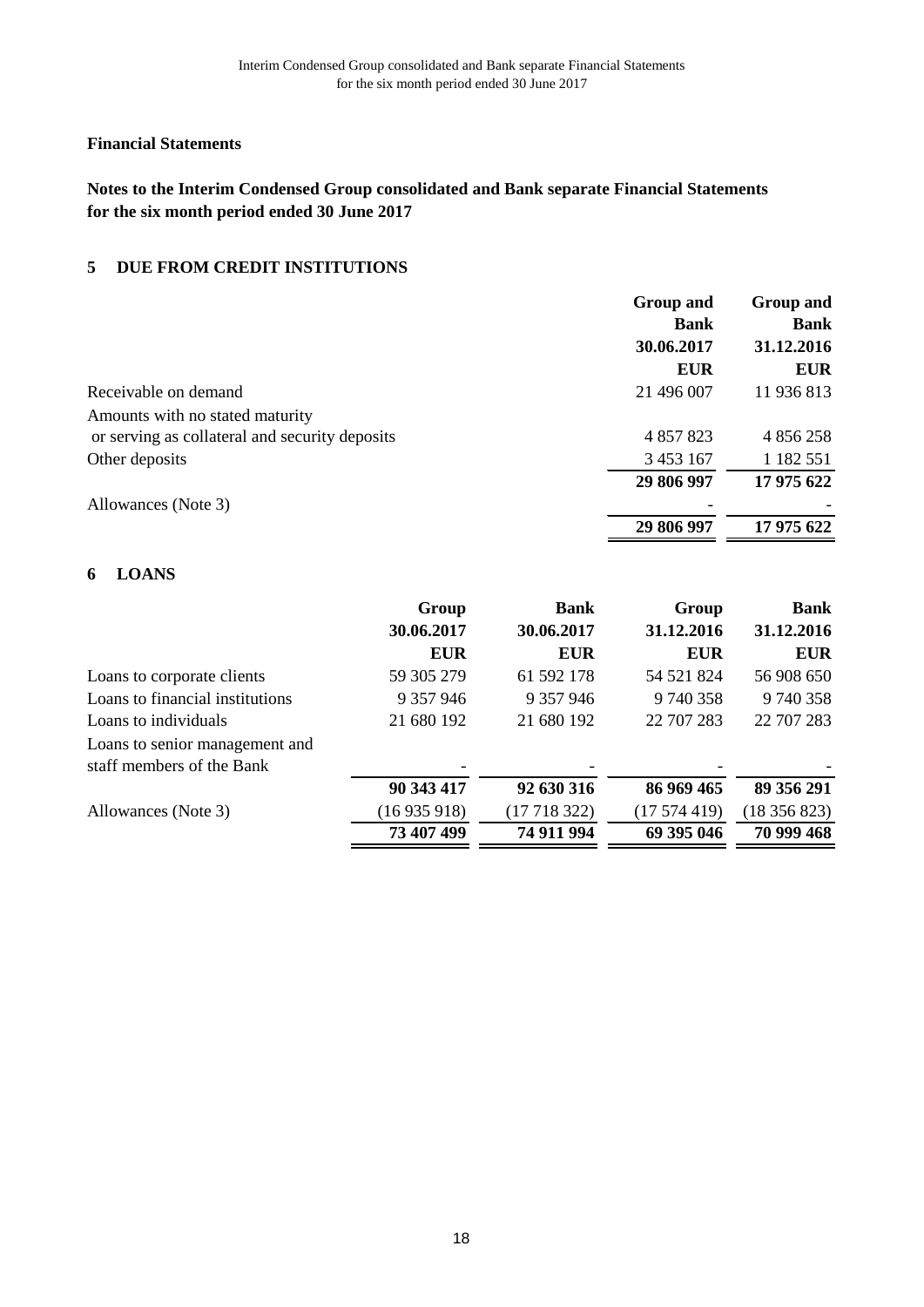# **Notes to the Interim Condensed Group consolidated and Bank separate Financial Statements for the six month period ended 30 June 2017**

## **AVAILABLE FOR SALE INSTRUMENTS 7**

|                                                      | <b>Group and</b> | <b>Group and</b> |
|------------------------------------------------------|------------------|------------------|
|                                                      | <b>Bank</b>      | <b>Bank</b>      |
|                                                      | 30.06.2017       | 31.12.2016       |
|                                                      | <b>EUR</b>       | <b>EUR</b>       |
| Debt securities of central governments               | 15 843 407       | 33 624 194       |
| Debt securities of credit institutions               | 14 093 349       | 19 048 450       |
| Debt securities of financial institutions            | 26 307 311       | 28 497 385       |
| Debt securities of public non-financial Corporations | 1 434 129        |                  |
| Shares and other variable income securities          | 4 670 550        | 4 576 214        |
| Tamar Energy, Ltd                                    | 3 145 074        | 3 145 074        |
| Visa Europe                                          | 761 735          | 681 437          |
| Imprimatur Capital Technology Venture Fund, LP       | 545 958          | 531920           |
| Capital, JSC                                         | 180 863          | 180 863          |
| S.W.I.F.T., SCRL                                     | 36 920           | 36 920           |
|                                                      | 62 348 746       | 85 746 243       |

Tamar Energy is a renewable energy business focusing entirely on anaerobic digestion. Bank owns 5 percent of shares in Tamar Energy.

Imprimatur Capital Technology Venture Fund makes seed investments in SMEs which become its portfolio companies. Тhe Fund's purpose is to invest in technology-related SMEs, develop their business potential and then sell its ownership interests in such SMEs at a profit and for the benefit of the Fund and its Investors. Please refer to note 48 on sensitivity analysis of the fair value of this exposure.

Investment in Capital is measured at cost less impairment as the Bank believes there is no readily available active market to detemine the fair value.

The fair value of S.W.I.F.T. SCRL is reported according to a defined withdrawal price as of 30 June 2017 and 31 December 2016.

## **SECURITIES HELD-TO-MATURITY 8**

|                                         | <b>Group and</b><br><b>Bank</b> | <b>Group and</b><br><b>Bank</b> |
|-----------------------------------------|---------------------------------|---------------------------------|
|                                         | 30.06.2017                      | 31.12.2016                      |
|                                         | <b>EUR</b>                      | EUR                             |
| Government bonds                        | 14 619 326                      | 13 469 250                      |
| Bonds and other fixed-income securities | 2 5 2 8 1 3 8                   | 3 222 438                       |
|                                         | 17 147 464                      | 16 691 688                      |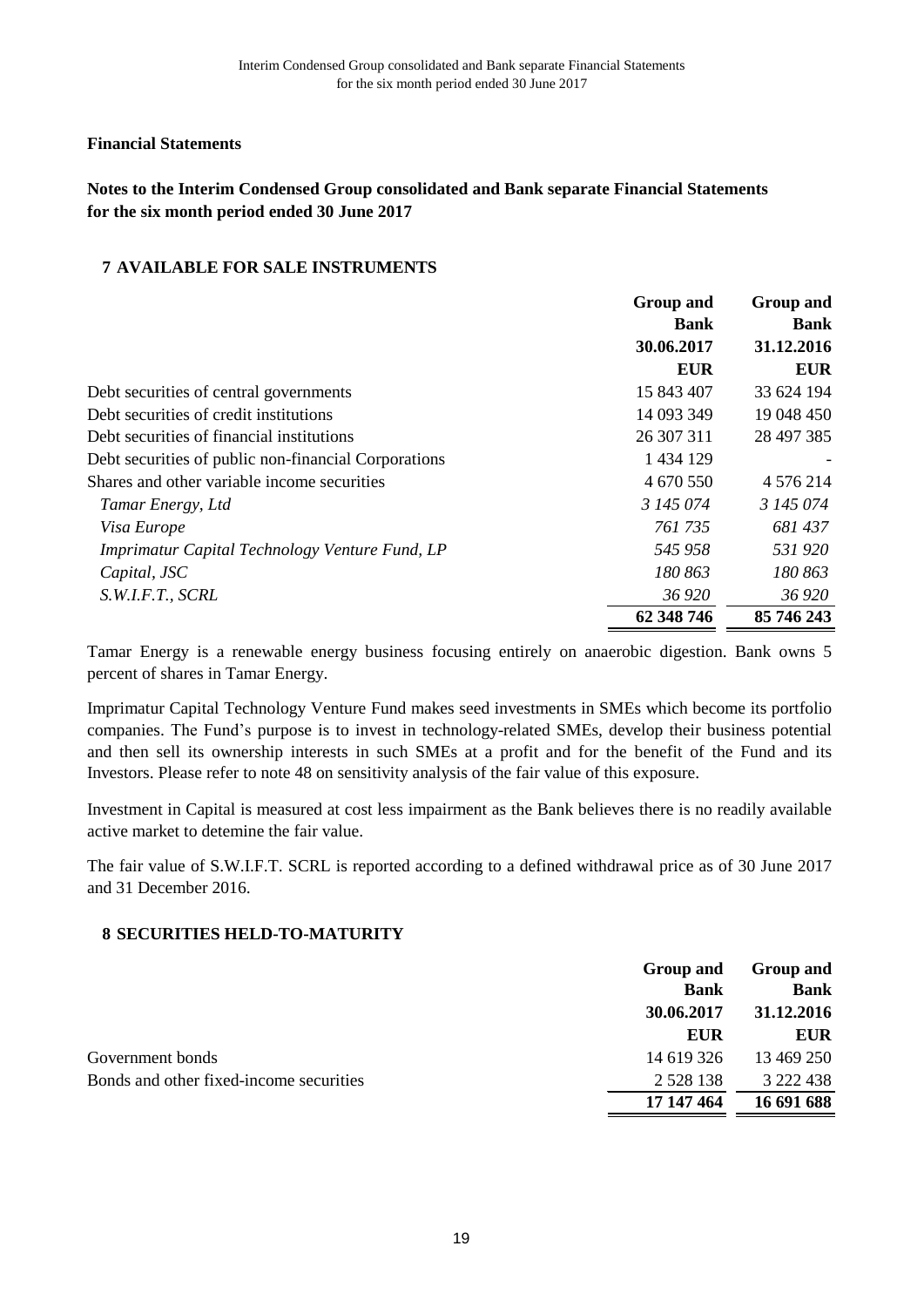## **Notes to the Interim Condensed Group consolidated and Bank separate Financial Statements for the six month period ended 30 June 2017**

#### **INVESTMENTS IN EQUITY ACCOUNTED INVESTEES 9**

|               |                | Group and   | <b>Group and</b> |
|---------------|----------------|-------------|------------------|
|               |                | <b>Bank</b> | <b>Bank</b>      |
| Country of    | <b>Purpose</b> | 30.06.2017  | 31.12.2016       |
| incorporation |                | <b>EUR</b>  | <b>EUR</b>       |
| Latvia        | Investments    | 1 144 547   | 1 144 547        |
|               |                | 1 144 547   | 1 144 547        |
|               |                |             |                  |

The management assessed future cash flows to be generated by the investee and as a result of this assessment concluded that there is no objective evidence of impairment of the investment.

#### **INVESTMENTS IN SUBSIDIARIES 10**

The subsidiaries of the Bank are as follows:

|                                                   | Country of    |                             | Carrying                 |               |            |               |
|---------------------------------------------------|---------------|-----------------------------|--------------------------|---------------|------------|---------------|
| <b>Name</b>                                       | incorporation | <b>Principal Activities</b> | amount of                | Ownership     | Ownership  | Ownership     |
|                                                   |               |                             | 30.06.2017               | 30.06.2017    | 30.06.2016 | 30.06.2016    |
|                                                   |               |                             | <b>EUR</b>               | $\frac{1}{2}$ | <b>EUR</b> | $\frac{0}{0}$ |
| "BIB Real Estate" LLC                             | Latvia        | Real estate                 | 1940228                  | 100           | 1940228    | 100           |
| "Gaujas Īpašumi" LLC<br>(through BIB Real Estate) | Latvia        | Real estate                 |                          | 100           | ۰.         | 100           |
| "Global Investments" LLC                          |               |                             |                          |               |            |               |
| (through BIB Real Estate)                         | Latvia        | Real estate                 | $\overline{\phantom{a}}$ | 100           | ۰          | 100           |
| "Claim Management" LLC                            | Latvia        | Recovery of the debt        |                          | 100           |            | 100           |

| Investments in subsidiaries |        | 2 105 229 | 2 065 229 |  |
|-----------------------------|--------|-----------|-----------|--|
| Management" JSC             | Latvia | 165 000   | 125 000   |  |
| "BIB Alternative Investment |        |           |           |  |

The management assessed future cash flows to be generated by the subsidiaries and as a result of this assessments concluded that there is no objective evidence of impairment of the investment.

-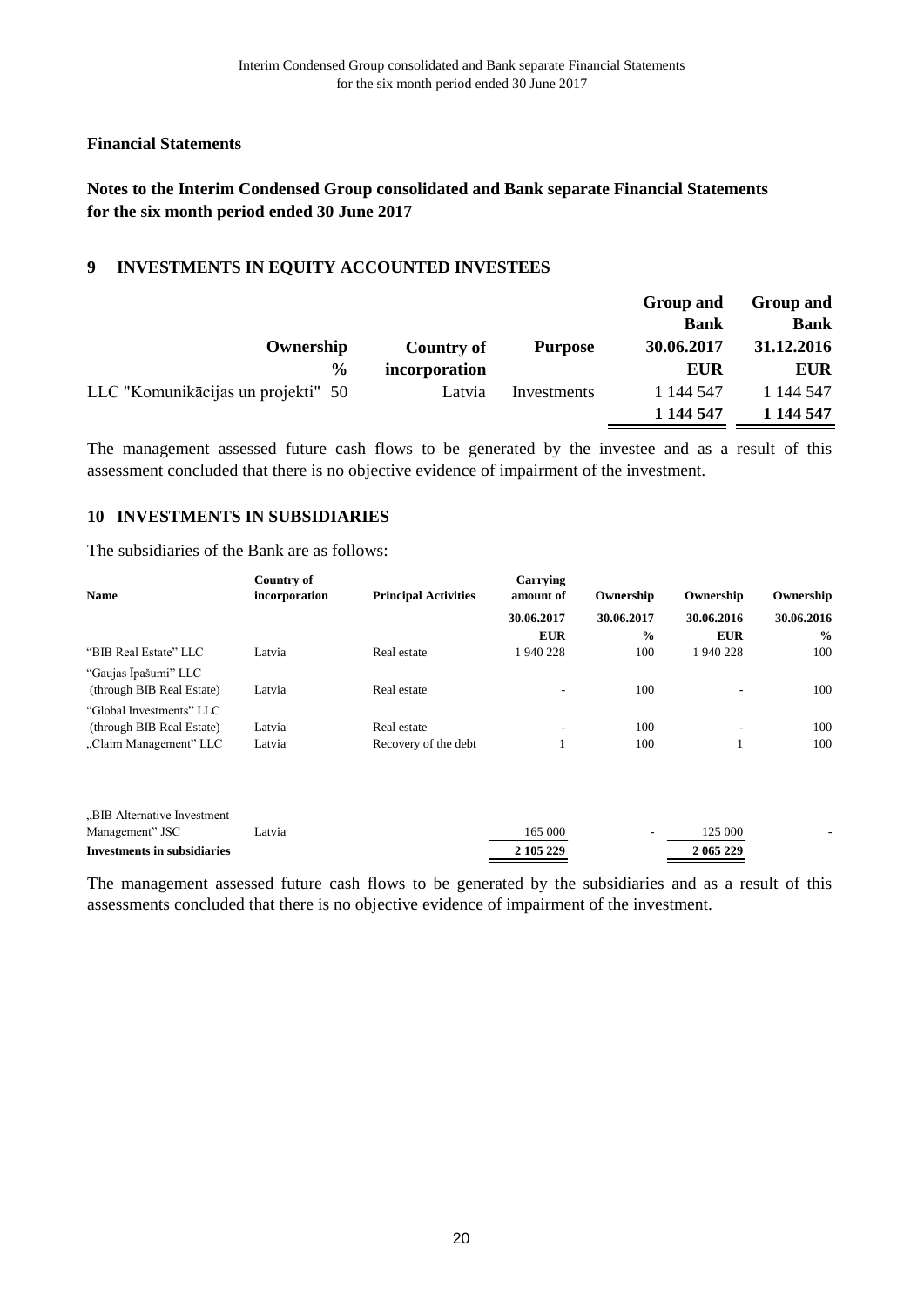## **Notes to the Interim Condensed Group consolidated and Bank separate Financial Statements for the six month period ended 30 June 2017**

## **DEPOSITS 11**

|                        | Group       | <b>Bank</b> | Group       | <b>Bank</b> |
|------------------------|-------------|-------------|-------------|-------------|
|                        | 30.06.2017  | 30.06.2017  | 31.12.2016  | 31.12.2016  |
| Repayable on demand    | <b>EUR</b>  | <b>EUR</b>  | <b>EUR</b>  | <b>EUR</b>  |
| Corporate customers    | 111 204 560 | 111 381 820 | 147 019 562 | 147 154 775 |
| Financial institutions | 938 965     | 938 965     | 1 123 318   | 1 123 318   |
| State-owned companies  |             |             | 976         | 976         |
| Individuals            | 41 599 527  | 41 599 527  | 47 923 031  | 47 923 031  |
|                        | 153 743 052 | 153 920 312 | 196 066 887 | 196 202 100 |
| <b>Term deposits</b>   |             |             |             |             |
| Corporate customers    | 15 690 625  | 15 690 625  | 19 294 017  | 19 294 017  |
| Individuals            | 20 939 057  | 20 939 057  | 14 577 874  | 14 577 874  |
|                        | 36 629 682  | 36 629 682  | 33 871 891  | 33 871 891  |
| <b>Total deposits</b>  | 190 372 734 | 190 549 994 | 229 938 778 | 230 073 991 |

## **DEBT SECURITIES IN ISSUE 12**

|                | Group and   | Group and   |
|----------------|-------------|-------------|
|                | <b>Bank</b> | <b>Bank</b> |
|                | 30.06.2017  | 31.12.2016  |
|                | <b>EUR</b>  | <b>EUR</b>  |
| Bonds in issue | 9 600 264   | 10 123 468  |
|                | 9 600 264   | 10 123 468  |

## **SUBORDINATED LIABILITIES 13**

Subordinated deposits have a fixed term of seven years at their origination, and are repayable before maturity only on winding up or bankruptcy of the Bank and rank before shareholders' claims.

|                                     | Group and   | Group and<br><b>Bank</b> |  |
|-------------------------------------|-------------|--------------------------|--|
|                                     | <b>Bank</b> |                          |  |
|                                     | 30.06.2017  | 30.06.2016<br><b>EUR</b> |  |
|                                     | <b>EUR</b>  |                          |  |
| Residents of the Republic of Latvia |             |                          |  |
| <b>Individuals</b>                  | 10 217 197  | 10 223 372               |  |
| Residents of other countries        |             |                          |  |
| Corporate customers                 | 500 069     | 500 069                  |  |
| <i>Individuals</i>                  | 4 162 581   | 5 302 971                |  |
|                                     | 14 879 847  | 16 026 412               |  |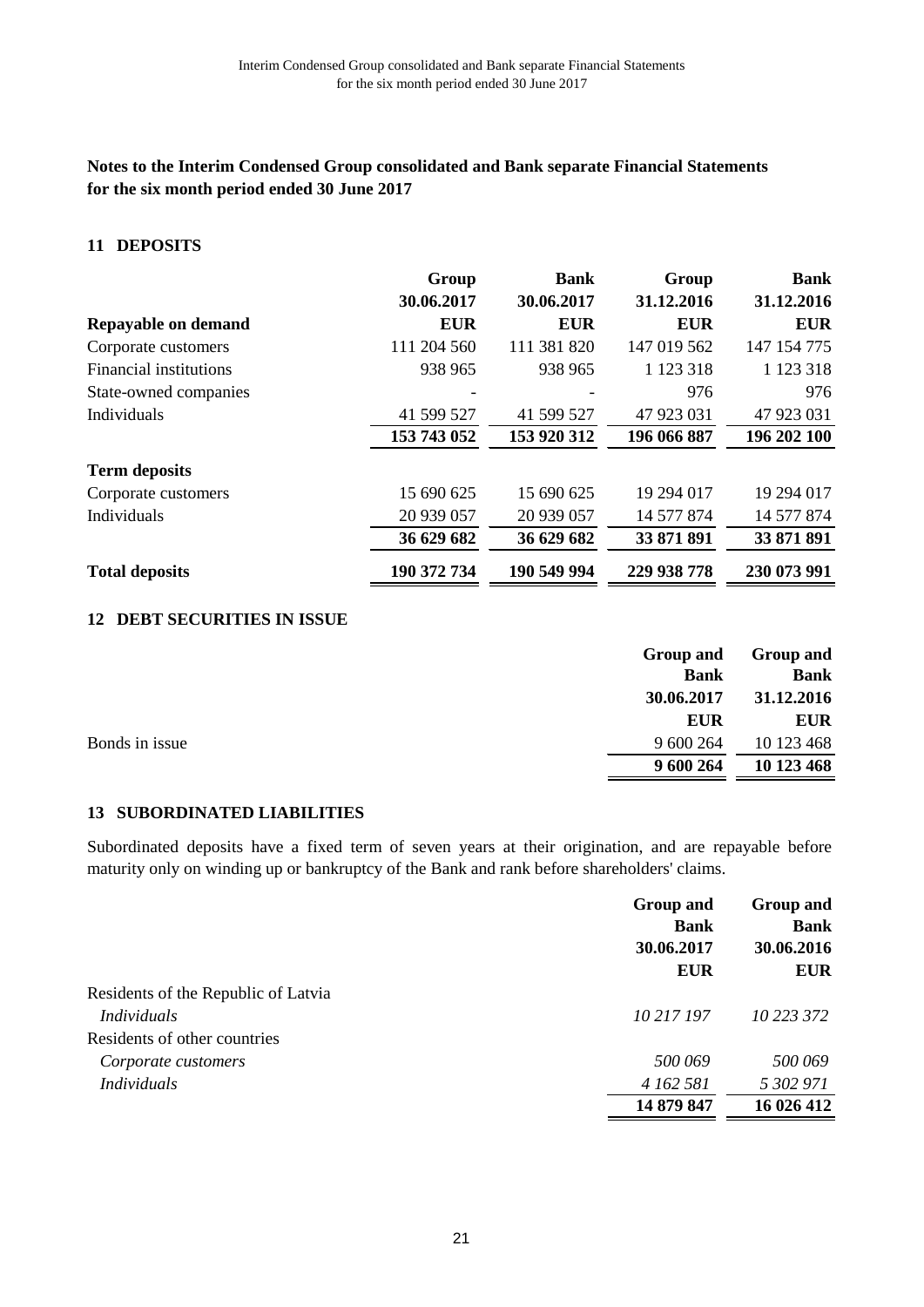## **Notes to the Interim Condensed Group consolidated and Bank separate Financial Statements for the six month period ended 30 June 2017**

## **SHAREHOLDERS' EQUITY 14**

The Вank's share capital totals EUR 31 496 395 and is divided into4 436 112 ordinary shares carrying identical voting rights (оn 31 December 2015: 31 496 395 and 4 436 112, respectively). The nominal value of one share is EUR 7.10.

All shares are registered. Each share carries the right to one vote at the meetings of shareholders, a right to receive dividends as declared from time to time and a right to residual assets. Of the Bank's 93 shareholders, 28 are legal entities and 65 are individuals.

Reserve capital in the amount of EUR 835 152 (31 December 2015: EUR 835 152) is formed from the contributions made by the Bank's shareholders. The Bank's General Meeting of Shareholders makes the decision concerning further usage of reserve capital. Reserve capital can be used to:

- cover losses;

- increase the share capital;
- pay dividends.

|                                              | <b>Quantity</b> | <b>Amount</b> |  |
|----------------------------------------------|-----------------|---------------|--|
|                                              |                 | <b>EUR</b>    |  |
| Total paid-in share capital 31 December 2015 | 4 154 421       | 29 496 389    |  |
| Increase of registered share capital         | 281 691         | 2 000 006     |  |
| Total registered share capital 30 June 2016  | 4 436 112       | 31 496 395    |  |
| Unpaid share capital as at 30 June 2016      | (140846)        | (1000006)     |  |
| Total paid-in share capital 30 June 2016     | 4 295 266       | 30 496 389    |  |
| Increase of paid-in share capital            | 140 846         | 1 000 006     |  |
| Total paid-in share capital 31 December 2016 | 4 4 3 6 1 1 2   | 31 496 395    |  |
| Total paid-in share capital 30 June 2017     | 4 436 112       | 31 496 395    |  |

Listed below are the shareholders who control more than 10 percent of the shares in the shareholders' equity:

|                | 30.06.2017 | 31.12.2016 |
|----------------|------------|------------|
| Valeri Belokon | 69.90%     | 69.89%     |
| Vilori Belokon | 30.05%     | 30.01%     |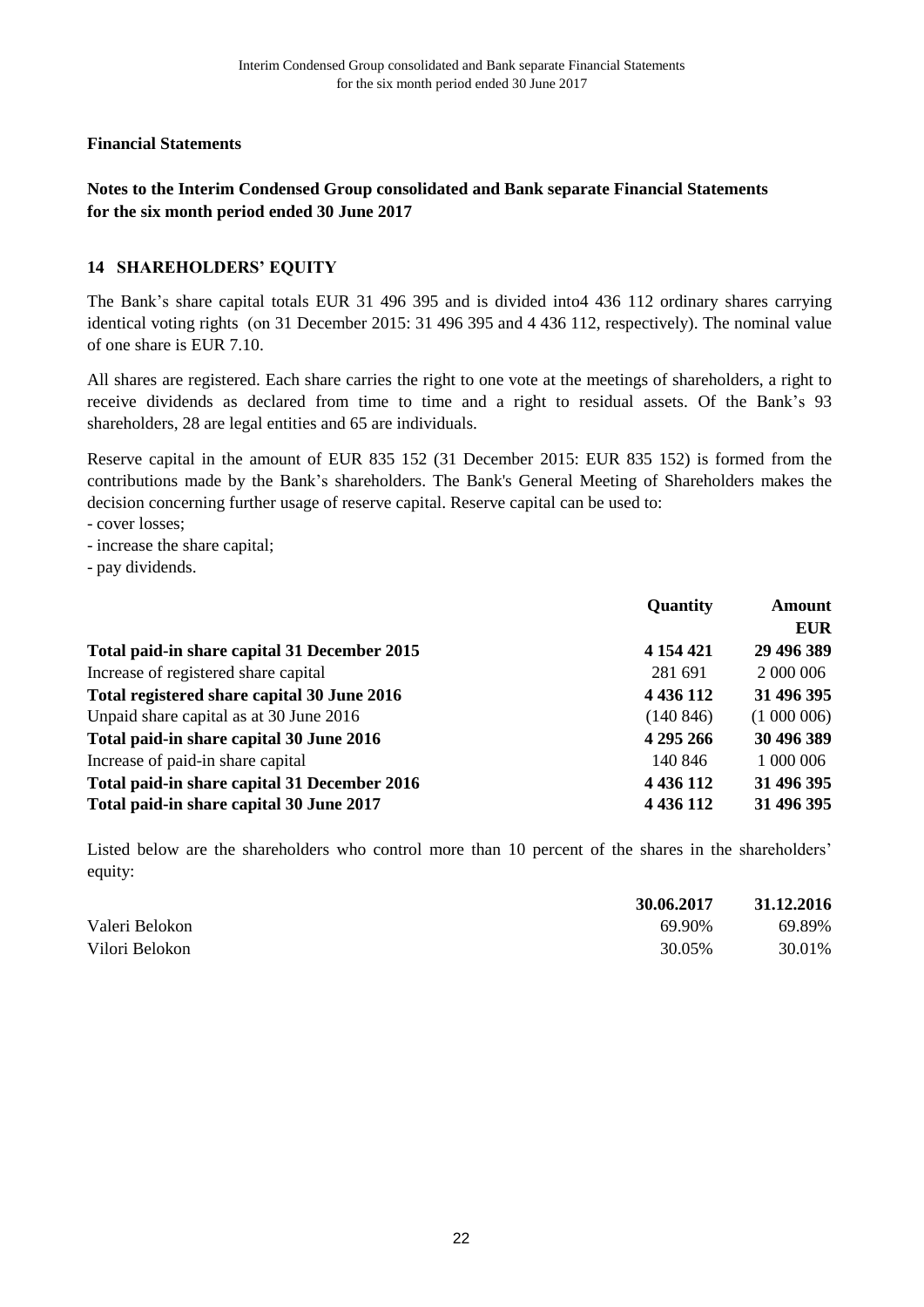## **Notes to the Interim Condensed Group consolidated and Bank separate Financial Statements for the six month period ended 30 June 2017**

#### 15 RELATED PARTY TRANSACTIONS

The outstanding balances as of 30 June 2017 and 31 December 2016 and related income statement amounts of transactions for the six month period ended 30 June 2017 and 30 June 2016 with other related parties are as follows:

**Group and Bank**

| 30 June 2017                      | Subsidiary     | <b>Associate</b> | Shareholders,<br><b>Members</b> of<br>the<br><b>Supervisory</b><br><b>Council and</b><br>Management<br><b>Board</b> | <b>Related to</b><br>shareholders<br>and<br>management | <b>Total</b>          |
|-----------------------------------|----------------|------------------|---------------------------------------------------------------------------------------------------------------------|--------------------------------------------------------|-----------------------|
|                                   | <b>EUR</b>     | <b>EUR</b>       | ${\bf E} {\bf U} {\bf R}$                                                                                           | <b>EUR</b>                                             | <b>EUR</b>            |
| <b>Assets</b>                     |                |                  |                                                                                                                     |                                                        |                       |
| Loans                             | 1 504 495      | 112 335          | 534 101                                                                                                             | 3 068 031                                              | 5 218 962             |
| Other assets                      | 97 031         | ÷,               | ä,                                                                                                                  | ÷.                                                     | 97 031                |
| <b>Liabilities</b>                |                |                  |                                                                                                                     |                                                        |                       |
| Deposits                          | 177 260        | 1928             | 74 875                                                                                                              | 271 352                                                | 525 415               |
| Subordinated liabilities          | $\overline{a}$ | ÷.               | ÷.                                                                                                                  | 4 342 230                                              | 4 342 230             |
| <b>Income/expenses</b>            |                |                  |                                                                                                                     |                                                        |                       |
| Interest income                   | 11 727         | 3978             | 1 0 4 3                                                                                                             | 61 512                                                 | 78 260                |
| Interest expense                  |                | $\omega$         | 2 3 6 9                                                                                                             | 82 452                                                 | 84 821                |
| Remuneration expense              |                | ä,               | 503 618                                                                                                             |                                                        | 503 618               |
|                                   |                |                  |                                                                                                                     |                                                        | <b>Group and Bank</b> |
|                                   |                |                  | Shareholders,<br><b>Members</b> of<br>the<br><b>Supervisory</b>                                                     | <b>Related to</b>                                      |                       |
|                                   |                |                  | <b>Council and</b><br>Management                                                                                    | shareholders<br>and                                    |                       |
| 31 December 2016 and 30 June 2016 | Subsidiary     | Associate        | <b>Board</b>                                                                                                        | management                                             | <b>Total</b>          |
|                                   | <b>EUR</b>     | <b>EUR</b>       | ${\bf E} {\bf U} {\bf R}$                                                                                           | <b>EUR</b>                                             | <b>EUR</b>            |
| <b>Assets</b>                     |                |                  |                                                                                                                     |                                                        |                       |
| Loans                             | 1 604 422      | 107 999          | 281 954                                                                                                             | 2 879 306                                              | 4873681               |
| Other assets                      | 92 413         | ÷,               | ÷,                                                                                                                  |                                                        | 92 413                |
| <b>Liabilities</b>                |                |                  |                                                                                                                     |                                                        |                       |
| Deposits                          | 135 213        | 776              | 75 173                                                                                                              | 472 275                                                | 683 437               |
| Subordinated liabilities          |                | $\sim$           | $\overline{\phantom{a}}$                                                                                            | 4 4 20 8 06                                            | 4 4 20 8 06           |
| Income/evnences                   |                |                  |                                                                                                                     |                                                        |                       |

| 40 520  |
|---------|
| 85 058  |
| 387 091 |
| 332 247 |
|         |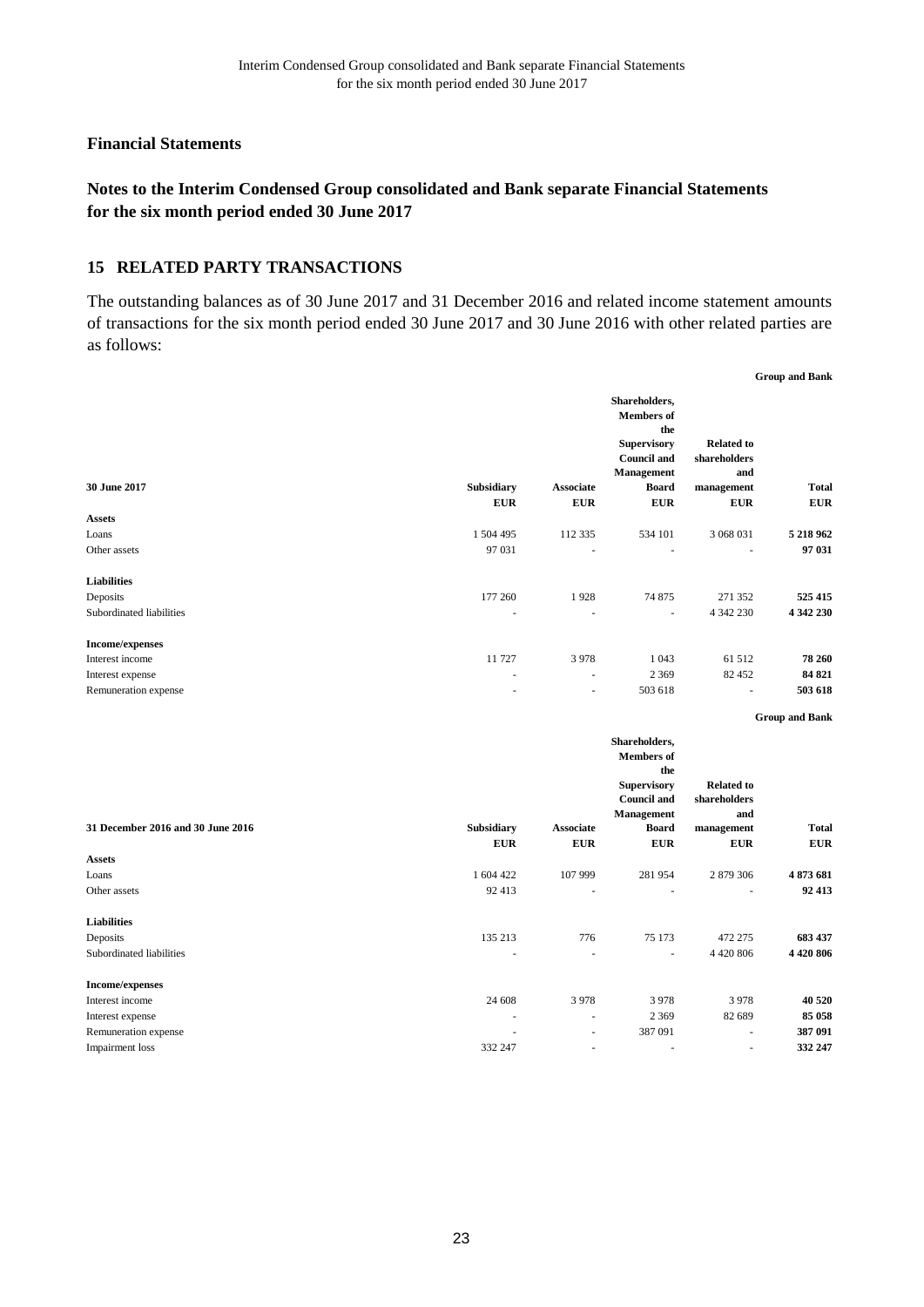## **Notes to the Interim Condensed Group consolidated and Bank separate Financial Statements for the six month period ended 30 June 2017**

## **CAPITAL ADEQUACY CALCULATION 16**

The Financial and Capital Market Commission sets forth capital requirements for the Bank as a whole and supervises the adherence to the requirements.

Аccording to the specific requirement of the FCMC, the Bank should maintain a capital adequacy ratio above minimum level – 10.2% for the period starting from 1 Оctober 2016 till 30 September 2017 (from 1 Оctober 2015 till 30 September 2016: 16.4%).

The Bank also monitors its capital adequacy levels calculated in accordance with the requirements of the New Basel Capital Accord, commonly known as Basel III.

| <b>Total equity capital</b>                                             | Group<br><b>EUR</b> | <b>Bank</b><br><b>EUR</b> |
|-------------------------------------------------------------------------|---------------------|---------------------------|
| Paid-in share capital                                                   | 31 496 395          | 31 496 395                |
| Reserve capital and other reserves                                      | 835 152             | 835 152                   |
| Retained earnings                                                       | (383 562)           | (166586)                  |
| Intangible assets                                                       | (3935689)           | (3935689)                 |
| Deferred tax related to the intangible asset                            | 475 582             | 475 582                   |
| Specific decline in Tier 1 capital, as stipulated by the applicable law | (2559410)           | (2559410)                 |
| Available for sale instruments revaluation reserve                      | 43 112              | 43 112                    |
| Less revaluation of investment property                                 | (129174)            | (45094)                   |
| <b>Tier 1 Core Capital</b>                                              | 25 842 406          | 26 143 462                |
| Subordinated liabilities                                                | 9 5 8 7 4 8 0       | 9 5 8 7 4 8 0             |
| Specific decline in Tier 2 capital, as stipulated by the applicable law | (2559410)           | (2559410)                 |
| <b>Tier 2 Supplementary Capital</b>                                     | 7 028 070           | 7 028 070                 |
| <b>TOTAL CAPITAL</b>                                                    | 32 870 476          | 33 171 532                |
| Capital charge for credit risk inherent in the Bank's book              | 14 292 710          | 14 392 442                |
| The total capital charge for market risks                               | 231 073             | 231 073                   |
| Capital charge for operational risk                                     | 2 999 432           | 2 990 271                 |
| The own funds requirement for credit valuation adjustment (CVA) risk    | 14 5 14             | 14 5 14                   |
| <b>Total capital charge</b>                                             | 17 537 729          | 17 628 300                |
| <b>CAPITAL ADEQUACY RATIOS</b>                                          |                     |                           |
| Common Equity Tier 1 capital ratio                                      | 11.79%              | 11.86%                    |
| Tier 1 capital ratio                                                    | 11.79%              | 11.86%                    |
| <b>CAPITAL ADEQUACY RATIOS</b>                                          |                     |                           |
| 30 June 2017                                                            | 14.99%              | 15.05%                    |
| <b>CAPITAL ADEQUACY RATIOS</b>                                          |                     |                           |
| <b>31 December 2016</b>                                                 | 16.20%              | 16.48%                    |